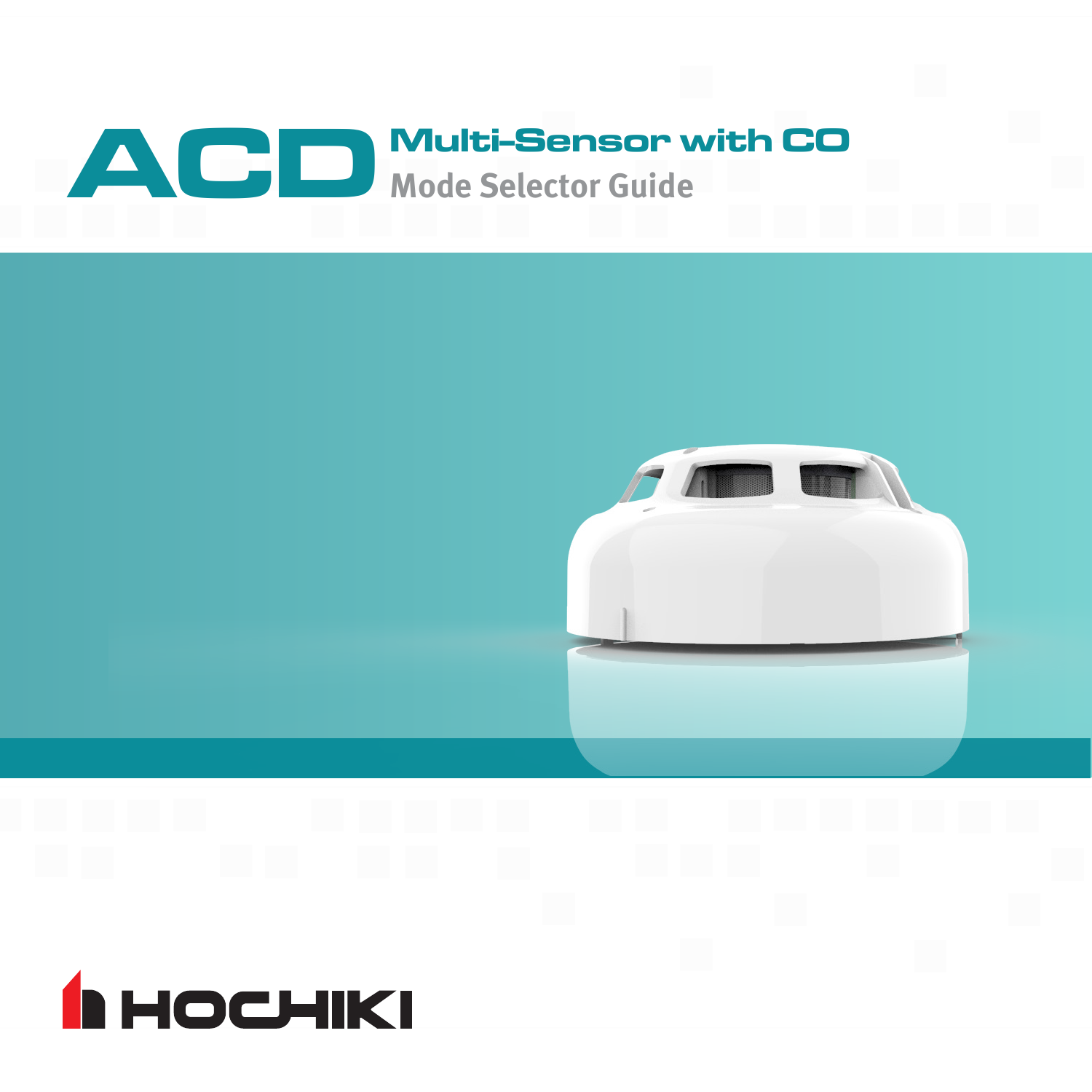# **Contents**

| <b>Intro to ACD</b>        | $\overline{2}$ |
|----------------------------|----------------|
| <b>Mode Table</b>          | 5              |
| <b>The SMART Algorithm</b> | 6              |
| 9A Mode                    | 7              |
| <b>9B Mode</b>             | 8              |
| 80 Mode                    | 9              |
| 81 Mode                    | 10             |
| 82 Mode                    | 11             |
| 83 Mode                    | 12             |
| 87 Mode                    | 13             |
| 88 Mode                    | 14             |
| 89 Mode                    | 15             |
| <b>8A Mode</b>             | 16             |
| <b>8B Mode</b>             | 17             |

| <b>8C Mode</b> | 18 |
|----------------|----|
| 8D Mode        | 19 |
| <b>8E Mode</b> | 20 |
| <b>8F Mode</b> | 21 |
| 93 Mode        | 22 |
| 94 Mode        | 23 |
| 95 Mode        | 24 |
| 96 Mode        | 25 |
| 97 Mode        | 26 |
| 98 Mode        | 27 |
| 99 Mode        | 28 |
| 9C Mode        | 29 |
| 9D Mode        | 30 |
| <b>Notes</b>   | 31 |

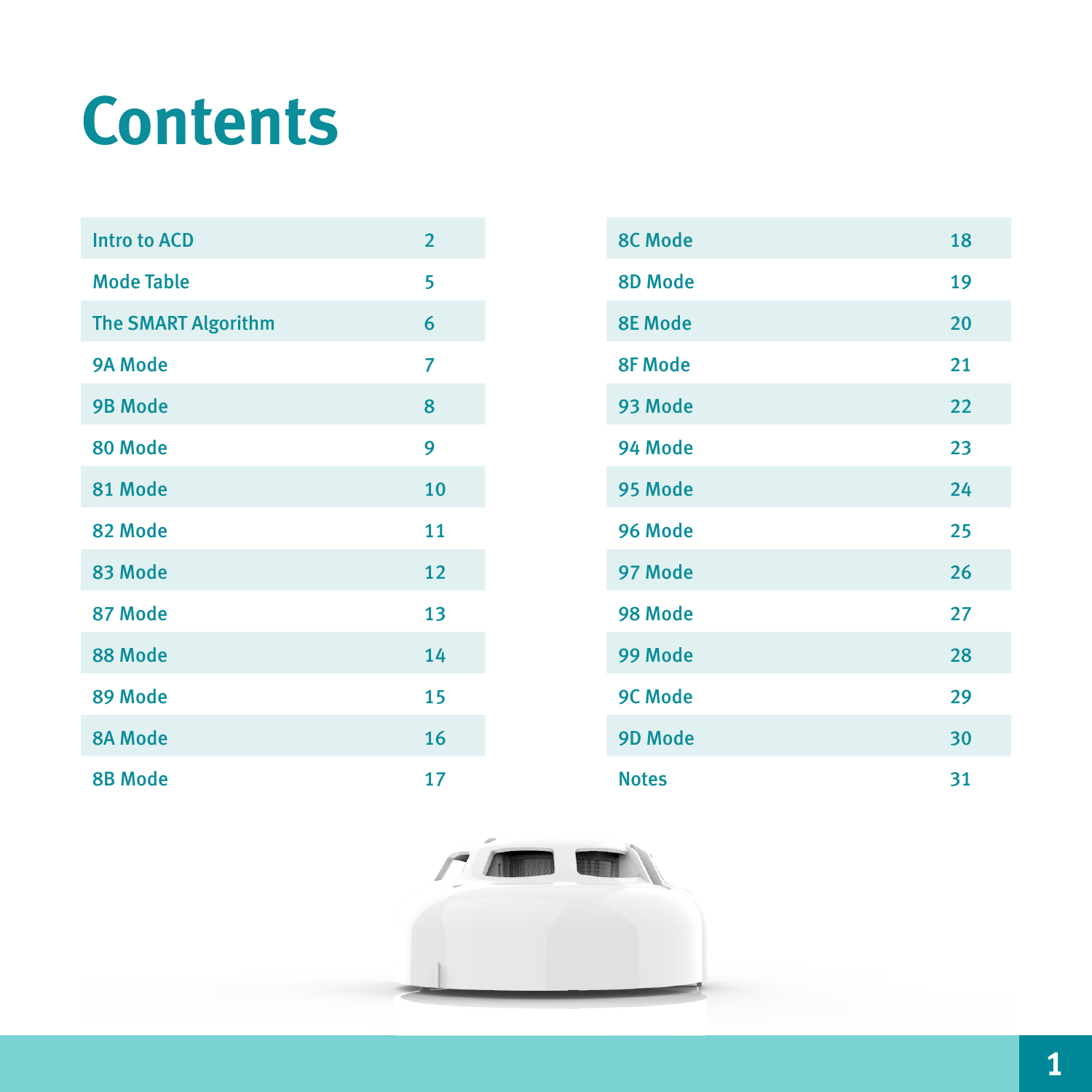#### **100 Years of Innovation**

Introducing the ACD Multi-Sensor with CO. The most sophisticated multi-sensor Hochiki has brought to market to date.

This revolutionary product offers a staggering 24 EN54 approved modes of operation, including combinations of smoke detection, fixed temperature heat detection, rate of rise heat detection, CO detection and COHb toxicity recognition; making it ideal for a broad variety of applications.

The installer also has the ability to select a day mode and a night mode, increasing flexibility.

#### **False Alarm Reduction**

The ACD is also enhanced for false alarm reduction. In the modes featuring the Reduced False Alarm function (+RFA), the sensor will automatically adjust the sensitivity of the optical sensing element over time, learning from its surrounding environment from the moment of installation.

#### **ESP Protocol**

Furthermore, the ACD operates on Hochiki's world renowned, robust and reliable, ESP open protocol, giving specifiers, installers and end users an open choice on system design, installation and maintenance; and therefore complete control over costs.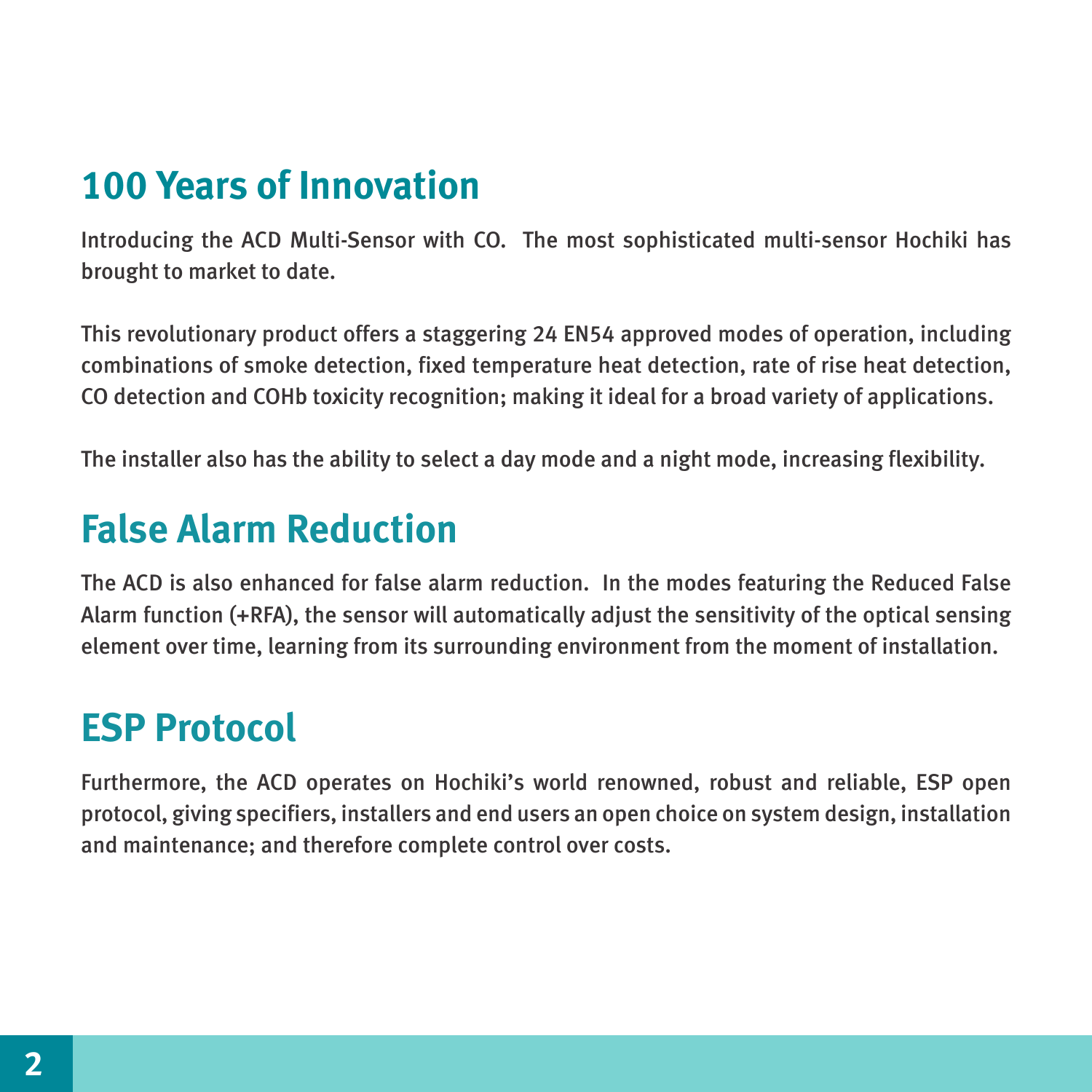### **COHb Threat Detection**

Traditionally, CO detection is integrated into a multi-sensor to assist with the rapid detection of smouldering fires through the release of CO gas. However, the ACD can also recognise the threat of carboxyhaemoglobin toxic poisoning, commonly referred to as carbon monoxide poisoning.

Carbon monoxide poisoning can be suffered as the result of either a sudden high exposure to CO, or a prolonged exposure over time. The ACD therefore monitors for both criteria and will report an alarm condition if either scenario is met.

### **Global Approvals**

The quality and performance of the ACD has been certified by two world-recognised approval bodies.

The ACD-EN has been approved by LPCB in accordance to EN54 Part 5, Part 7, Part 26, Part 29, Part 30 and Part 31; giving you total peace of mind.

The UL approved variant, the ACD-V, features 16 UL-approved operational modes and is fully compatible with modern UL fire systems.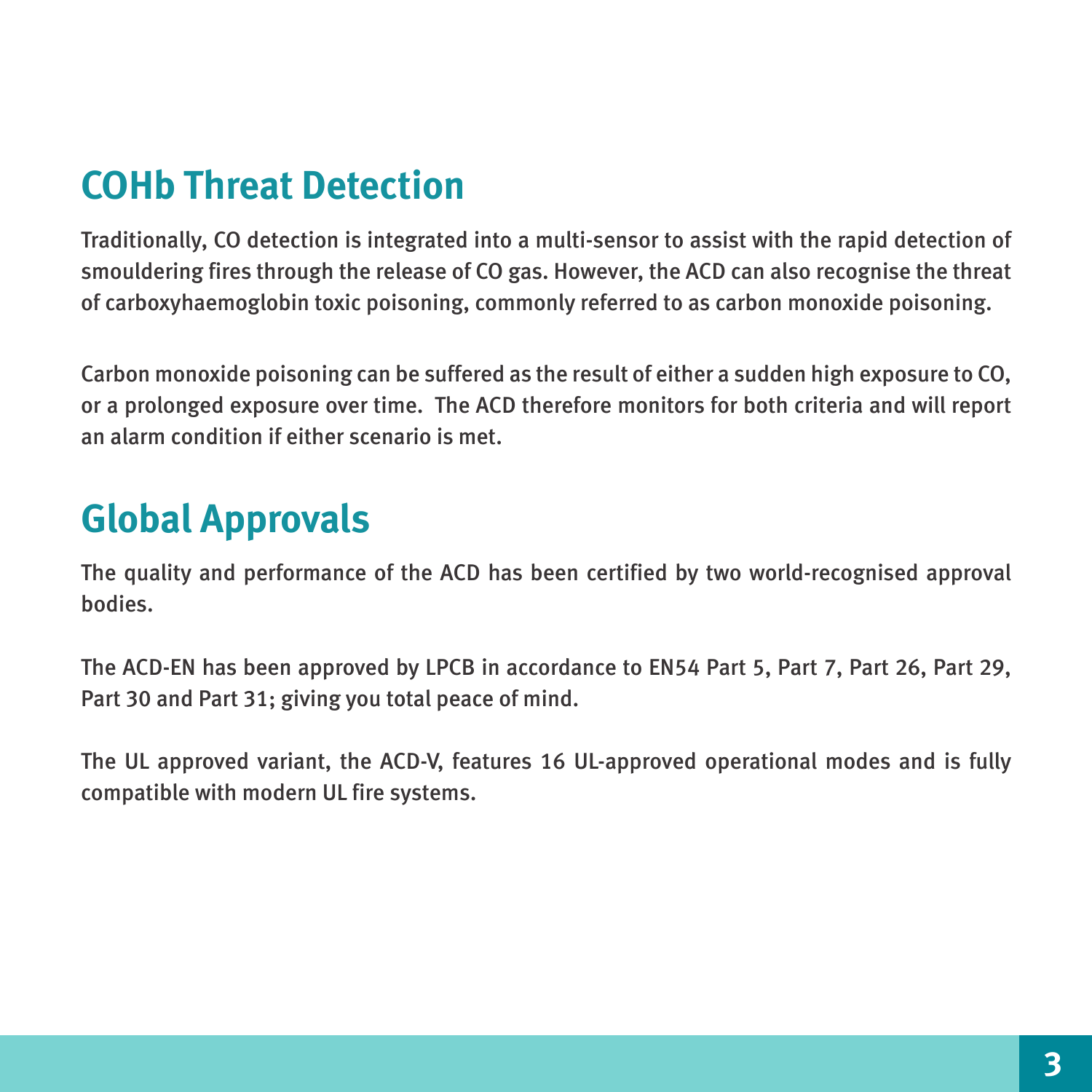#### **Mode Table**

Each mode utilises different fire detection technologies either in combination or individually to generate a fire condition. This allows the installer the flexibility to "fine-tune" the ACD for any environment in which it is being fitted.

The table (right) summarises the modes available and details the detection technologies employed by each mode.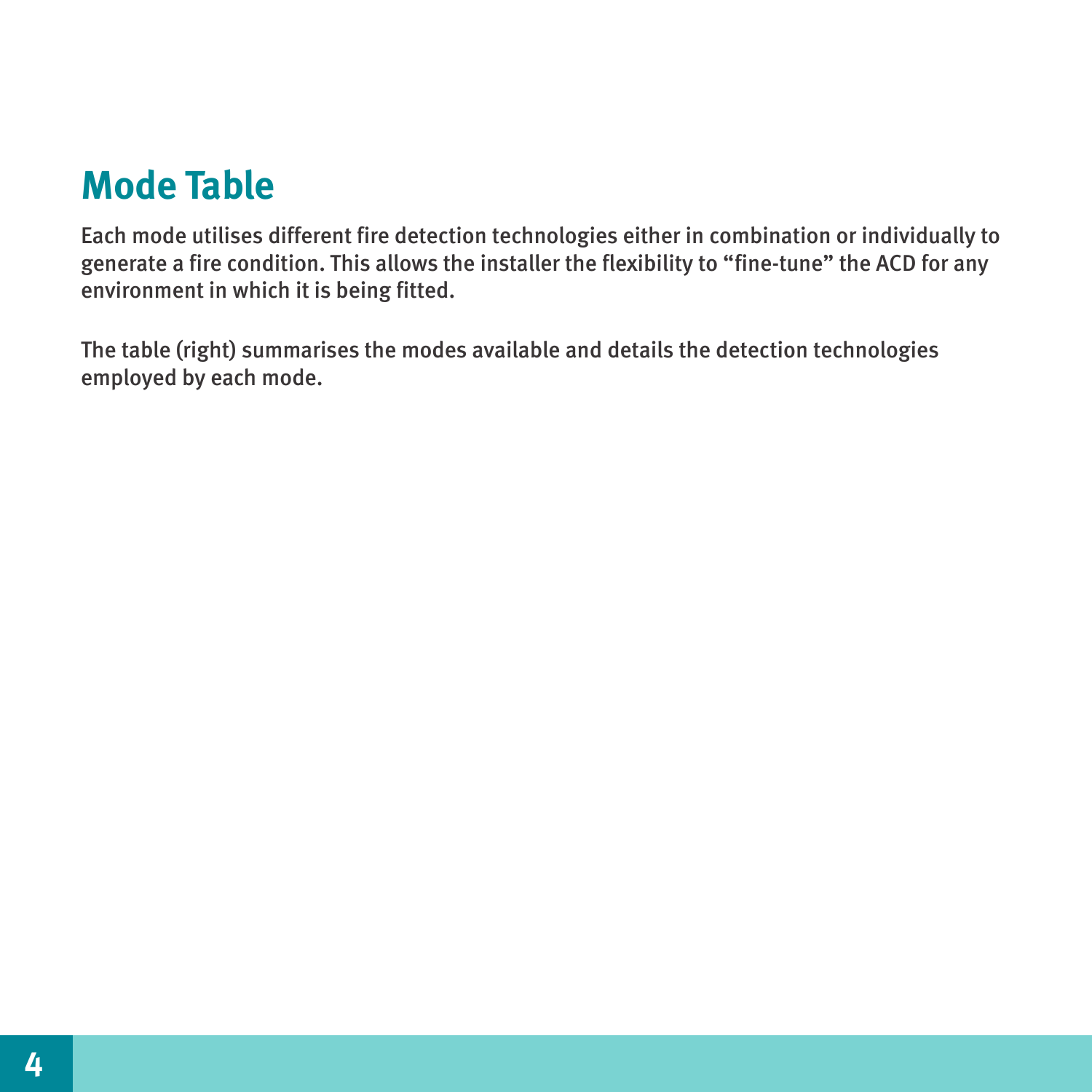| <b>9A</b> | $+S/FT/CO + RFA$  | <b>8D</b> | $+S + FT + RoR + CO + CO$          |
|-----------|-------------------|-----------|------------------------------------|
| <b>9B</b> | $+CO/RoR$         | <b>8E</b> | $+S/FT + COHb + RFA$               |
| 80        | $+S/H + RFA$      | 8F        | $+S + COHD$                        |
| 81        | $+S/H$            | 93        | $+FT + RoR(A1) + COHb$             |
| 82        | $+S + RFA$        | 94        | $+FT + RoR (A1R) + COHb$           |
| 83        | $+S$              | 95        | $+FT(A1S) + COHb$                  |
| 87        | $+FT + RoR(A1)$   | 96        | $+FT + RoR (C) + COHb$             |
| 88        | $+FT + RoR (A1R)$ | 97        | $+FT + RoR (CR) + COHb$            |
| 89        | $+FT(A1S)$        | 98        | $+FT(CS) + COHb$                   |
| <b>8A</b> | $+FT + RoR(C)$    | 99        | $+S/H/CO + S + FT + RoR + CO/COHb$ |
| <b>8B</b> | $+FT + RoR (CR)$  | 9C        | $+COHb$                            |
| <b>8C</b> | $+FT(CS)$         | <b>9D</b> | $+CO$                              |

 $S=$  Smoke  $|$  FT = Fixed Temperature  $|$  RoR = Rate of Rise

 $COHb = CO$  Toxicity Threat  $\overrightarrow{RFA}$  = Reduced False Alarm

"+" denotes the primary detection element(s) making the fire decision.

"/" denotes the detection element is working in unison with the primary element(s).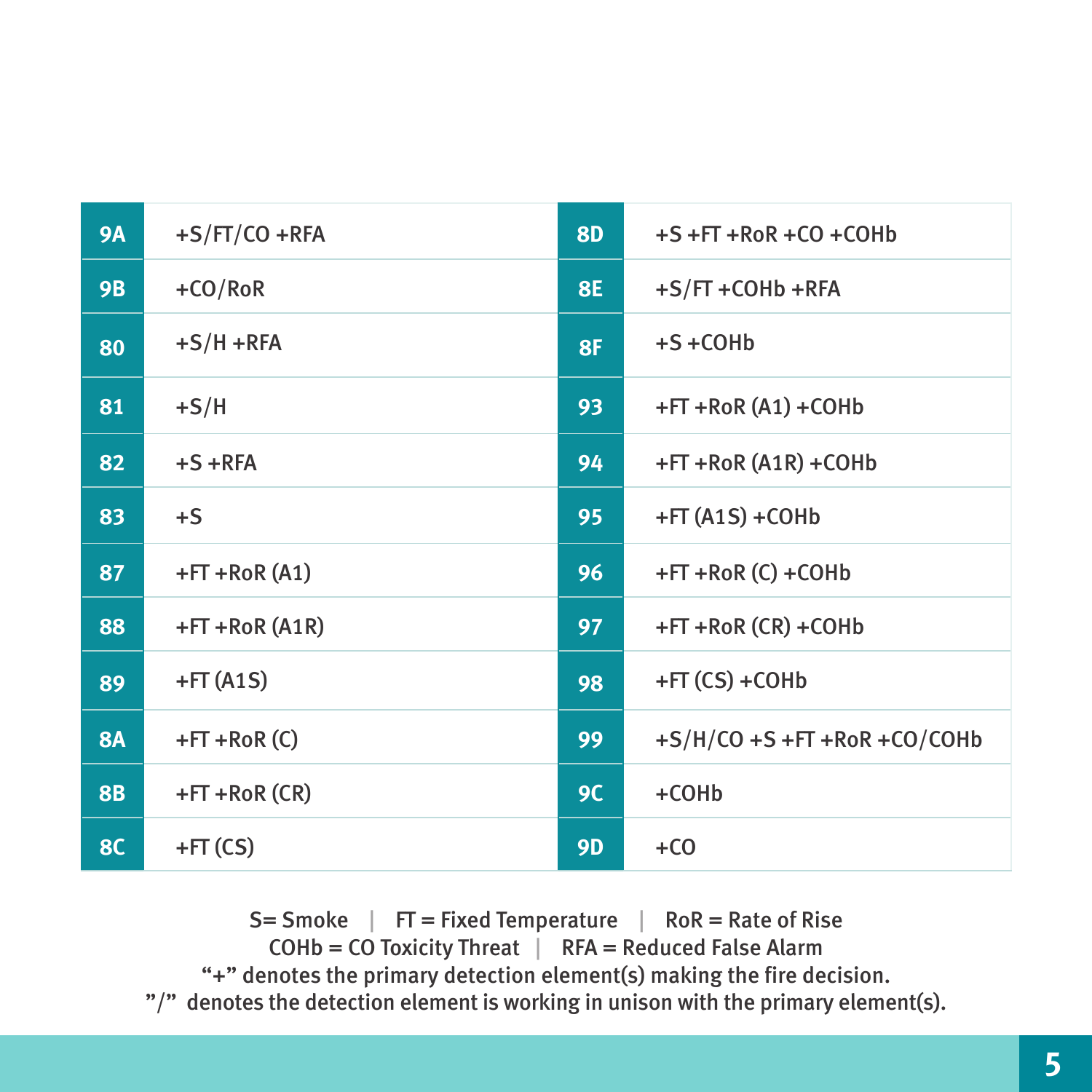

#### **The SMART Algorithm**

The ACD features a highly sophisticated algorithm which continually monitors the analogue value reading from a series of multiple samples of the environment and calculating an average value. This 'moving average' value is memorised by the sensor over time to determine the environment's baseline reading. We call this ground-breaking algorithm 'Suitable Moving AveRage Time', "SMART".

If no transient activity is detected within a set time period, the number of samples used to calculate the moving average is reduced, in effect adjusting the sensitivity of the sensor to its environment. If the environment remains clear for another set period, the number of samples used is reduced again.

However, any transient activity will result in the sensor automatically switching to the maximum number of samples, to quickly determine whether the transient is the start of a real fire or a false alarm, such as steam, burning food or cigarette smoke.

In this way the sensor remains as sensitive as it needs to be, based on its environment.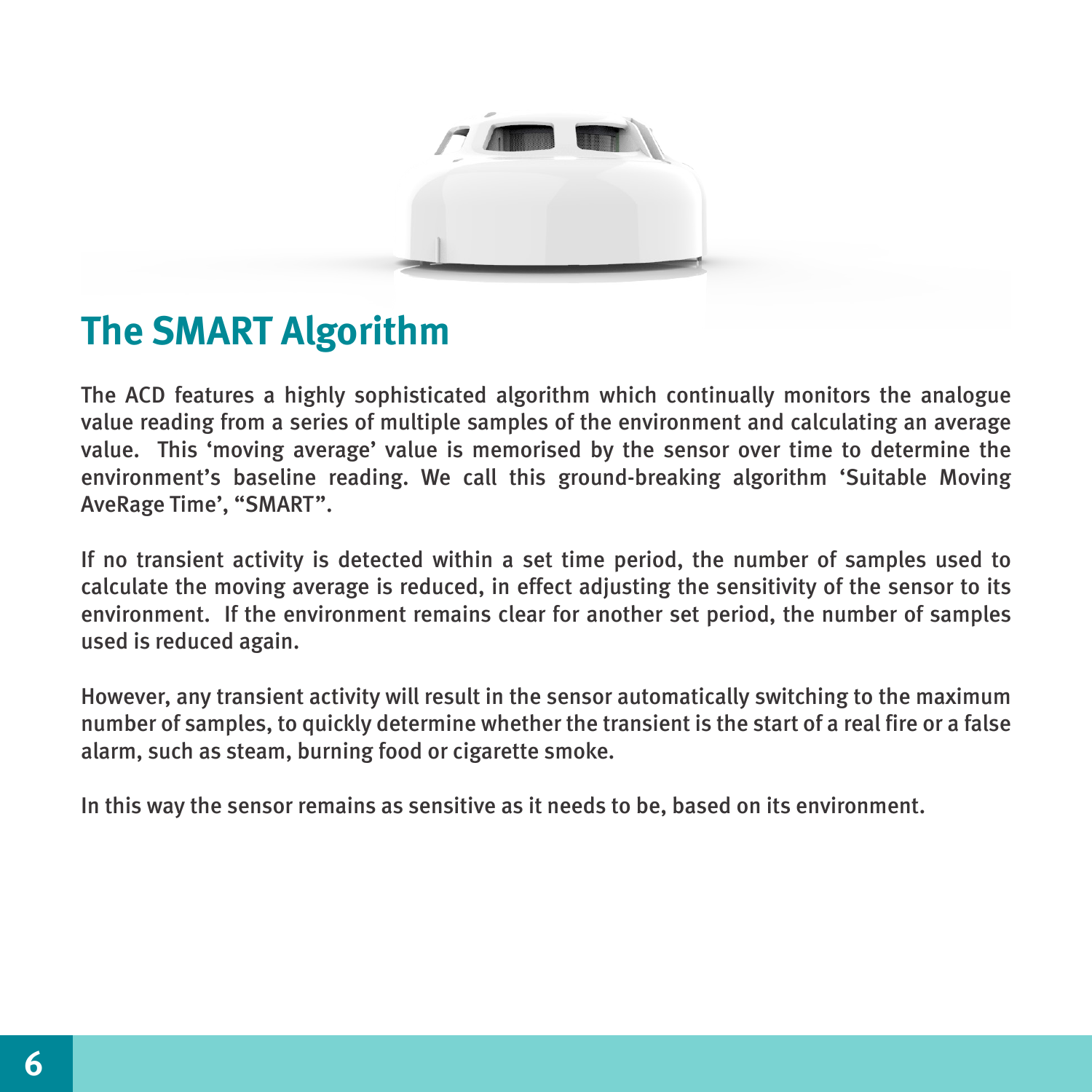

# **+S/FT/CO +RFA (Default)**

This mode provides a multi-sensor operation using the smoke chamber as the primary detection element, supplemented and enhanced by both the heat and the CO elements. The Reduced False Alarm feature is also active, utilising the SMART algorithm. This is the default setting and is good for overall reliable fire protection.

#### **Application**

The best mode for most indoor applications. Smoke detection is modified by heat and CO influence, providing the best detection of an actual alarm while minimising unwanted alarms. Applications include indoor spaces, offices, classrooms, storage rooms, hallways, etc. Unwanted alarms are further reduced by Hochiki's RFA Reduced False Alarm function which employs its SMART algorithm.

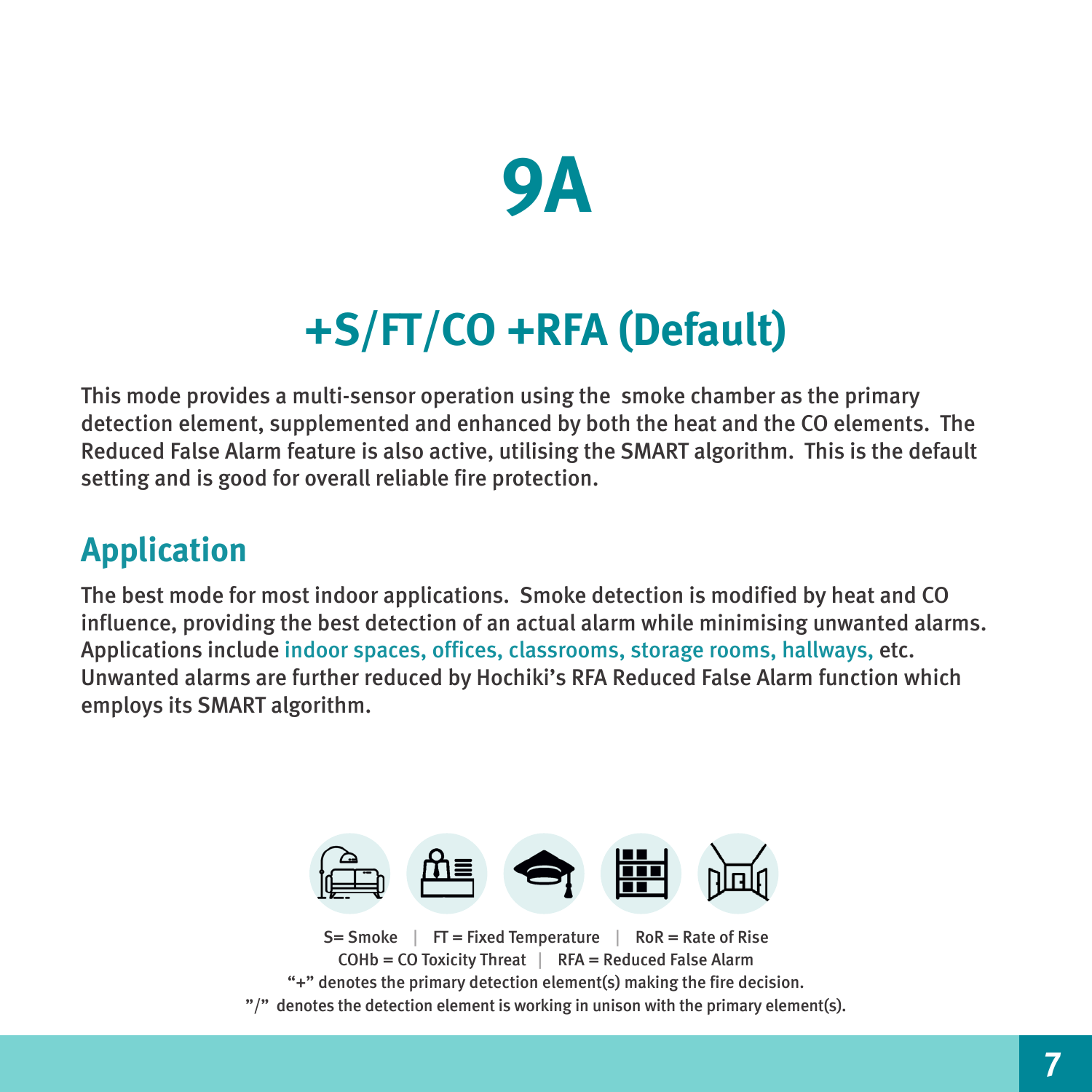

# **+CO/RoR**

This mode provides a multi-sensor operation using the CO element as the primary detection element, supplemented by the RoR heat element. This mode may be useful when a lot of steam or dust is present; the CO element can be monitored as an indication of possible smouldering fire.

#### **Application**

This mode will provide a CO alarm. Use this mode in areas where smoke sensors would not be suitable due to dust, steam, or smoke.

Applications include laundry rooms, boiler rooms, workshops, enclosed car parks, shower areas, kitchens, etc.



 $S=$  Smoke  $\parallel$  FT = Fixed Temperature  $\parallel$  RoR = Rate of Rise COHb = CO Toxicity Threat | RFA = Reduced False Alarm "+" denotes the primary detection element(s) making the fire decision. "/" denotes the detection element is working in unison with the primary element(s).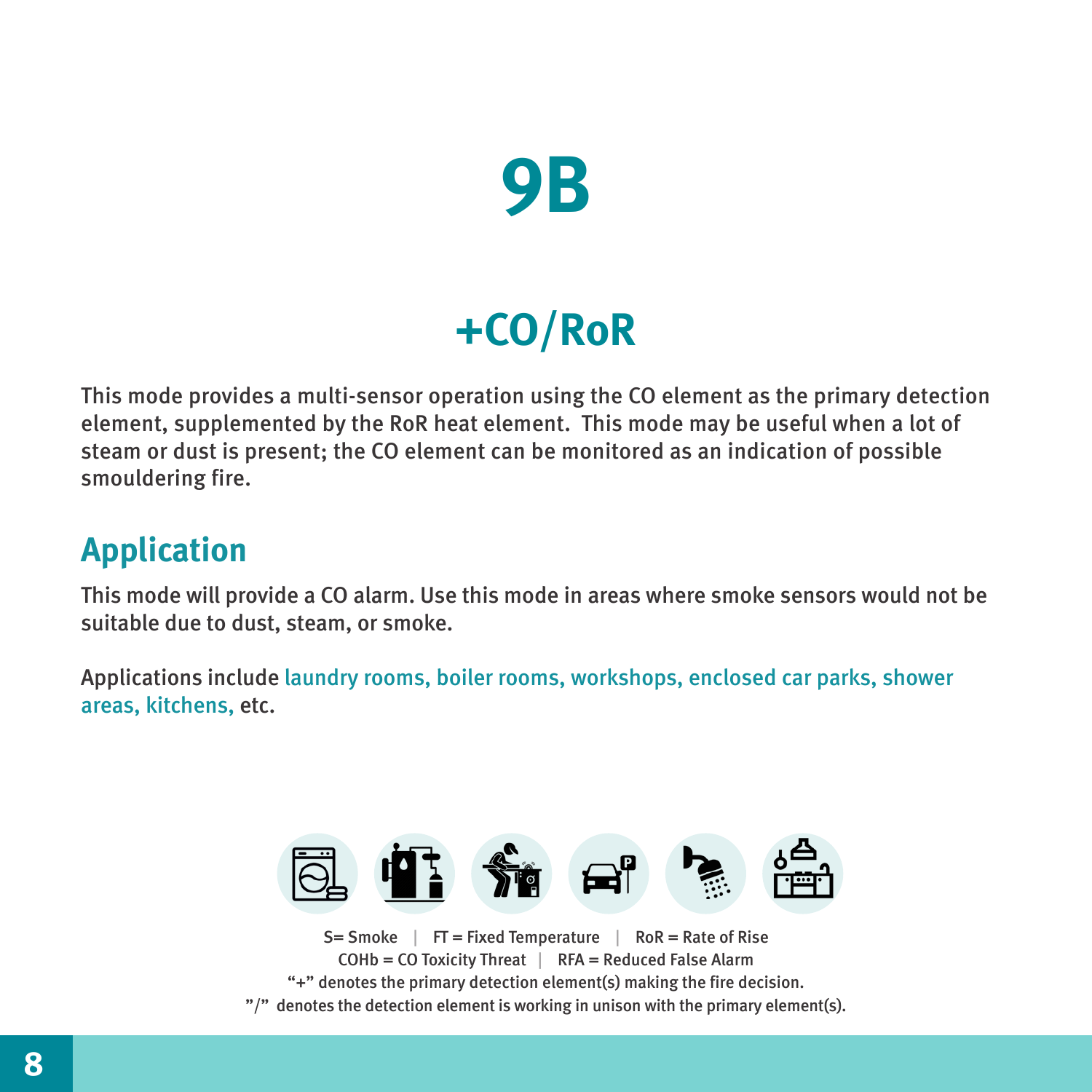

### **+S/H +RFA**

This mode provides a multi-sensor operation using the smoke chamber as the primary detection element, supplemented and enhanced by the heat element ("heat-enhanced smoke" operation) where the smoke sensitivity is adjusted according to the variation in temperature. The Reduced False Alarm feature is also active, utilising the SMART algorithm. The algorithm is bypassed if there is a temperature increase.

#### **Application**

Protection of areas that have no special conditions but where unwanted alarm prevention is still a concern. Indoor spaces, offices, classrooms, data centres, hallways, etc. are kept safe from fire and unwanted alarms by Hochiki's multi-sensor technology and their RFA Reduce False Alarm function.



 $COHb = CO$  Toxicity Threat  $\parallel$  RFA = Reduced False Alarm "+" denotes the primary detection element(s) making the fire decision. "/" denotes the detection element is working in unison with the primary element(s).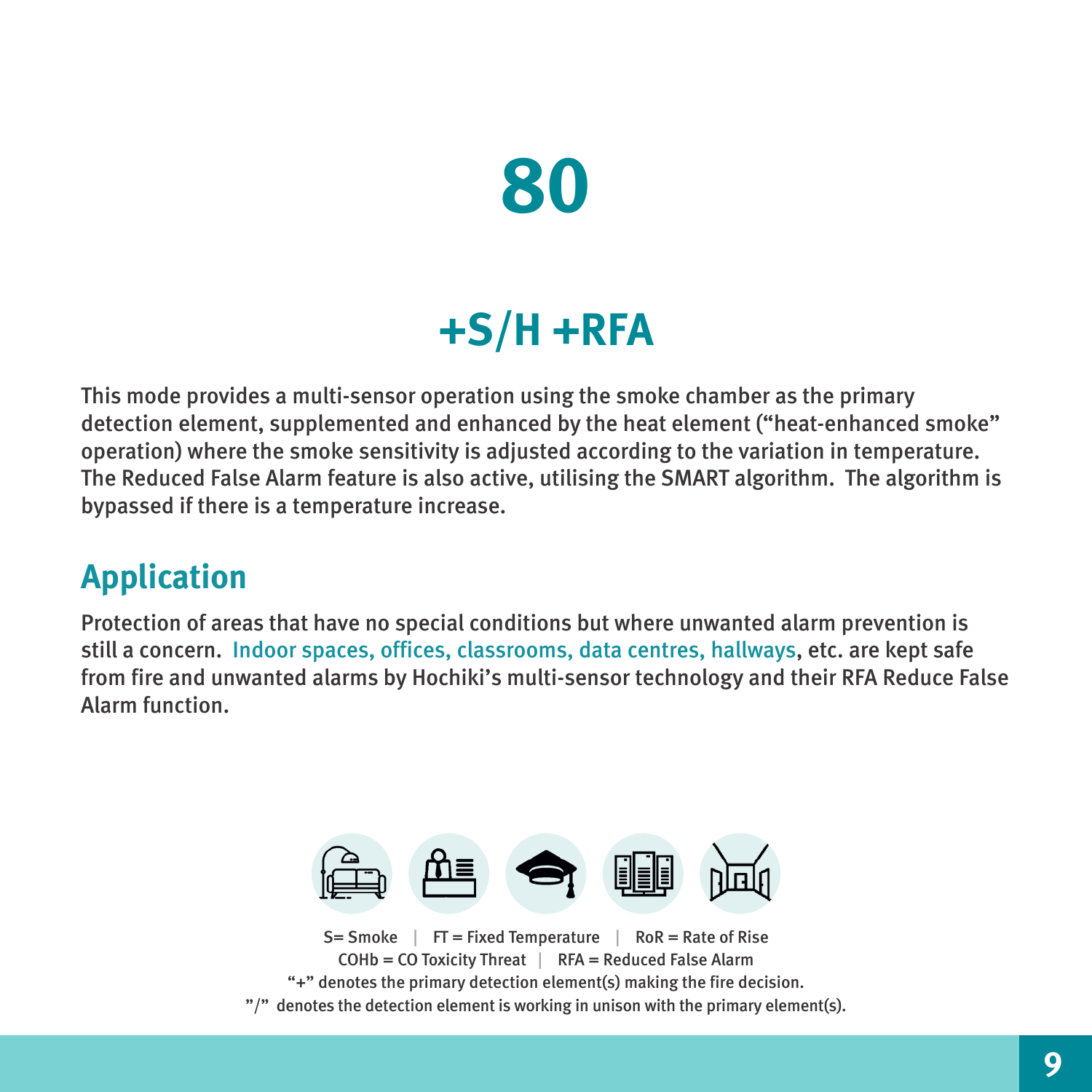

# **+S/H**

This mode provides a multi-sensor operation using the smoke chamber as the primary detection element, supplemented and enhanced by the heat element (a "heat-enhanced smoke" operation).

#### **Application**

This mode provides the same operation as the Hochiki Europe ACC-EN multi-sensor. Use the Smoke/Heat Multi mode in combination with another mode for the best in Day/Night protection of offices, classrooms, theatres, workshops, etc.

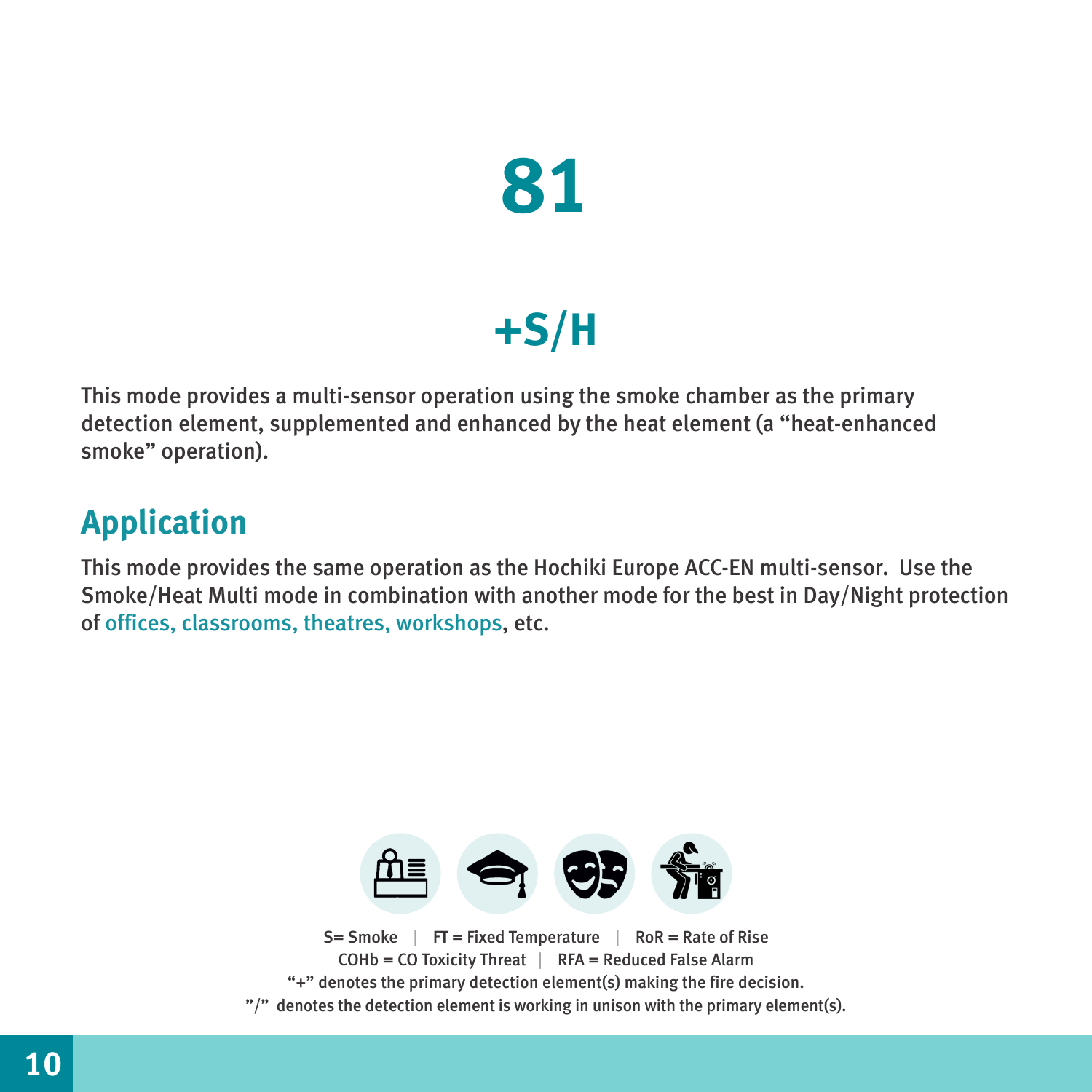

### **+S +RFA**

This mode provides smoke sensor operation only, plus the Reduced False Alarm feature, utilising the SMART algorithm.

#### **Application**

Excellent for areas where smoke detection is all that's needed, but the possibility of unwanted alarms is still a concern. The RFA Reduce False Alarm function will work to eliminate unwanted alarms from transient smoke or other false alarm sources. Applications include offices, classrooms, equipment protection, hallways, elevator lobbies, etc.

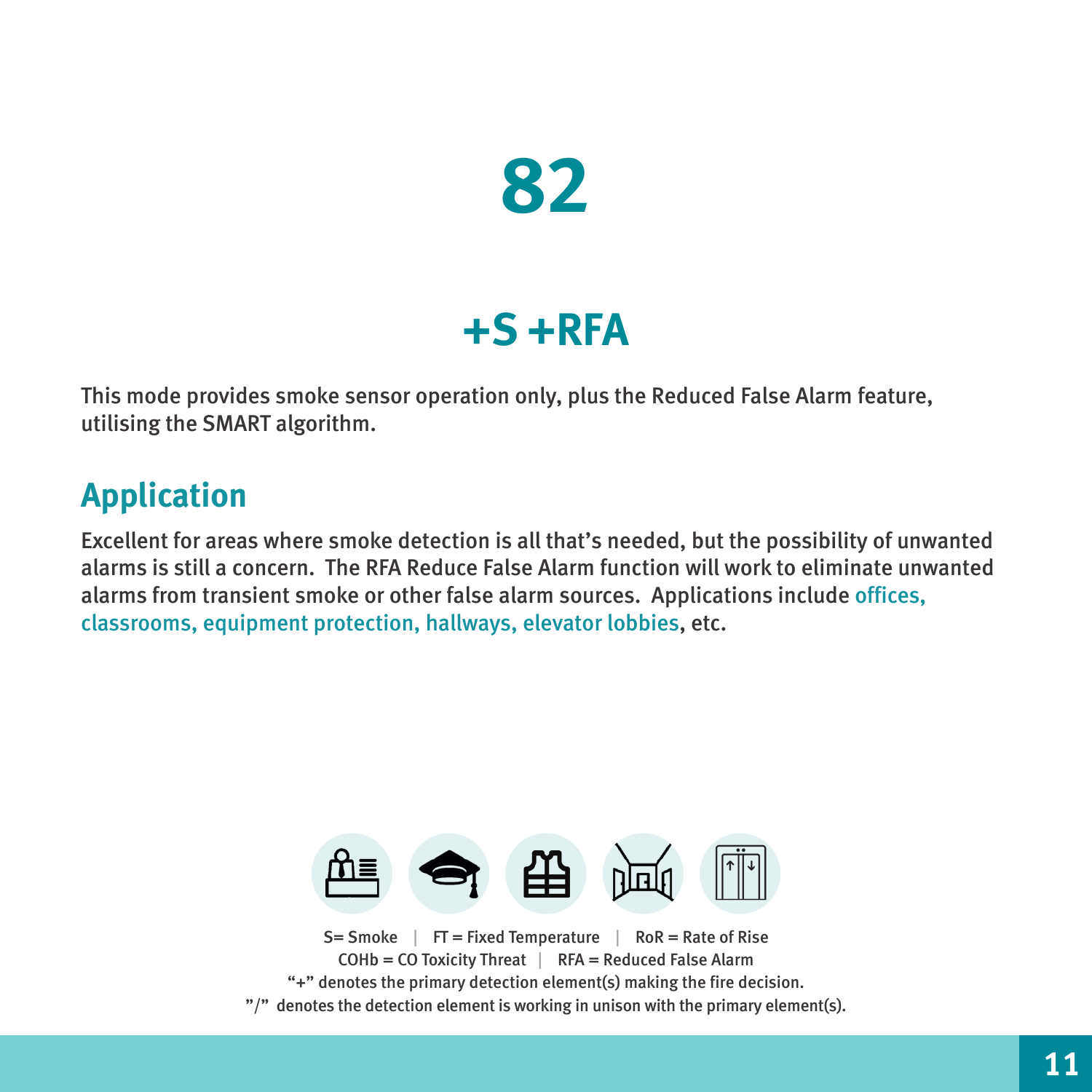

### **+S**

This mode provides smoke detection only, operating as a standard smoke sensor.

#### **Application**

Smoke detection for Day or Night when the potential for unwanted alarms does not exist. This mode provides the same functionality as Hochiki Europe's ALN-EN smoke sensor. Applications include offices, hallways, classrooms, and other indoor areas where fast reliable detention of smoke is required. Use the Smoke mode in combination with another mode for the best in Day/ Night protection.

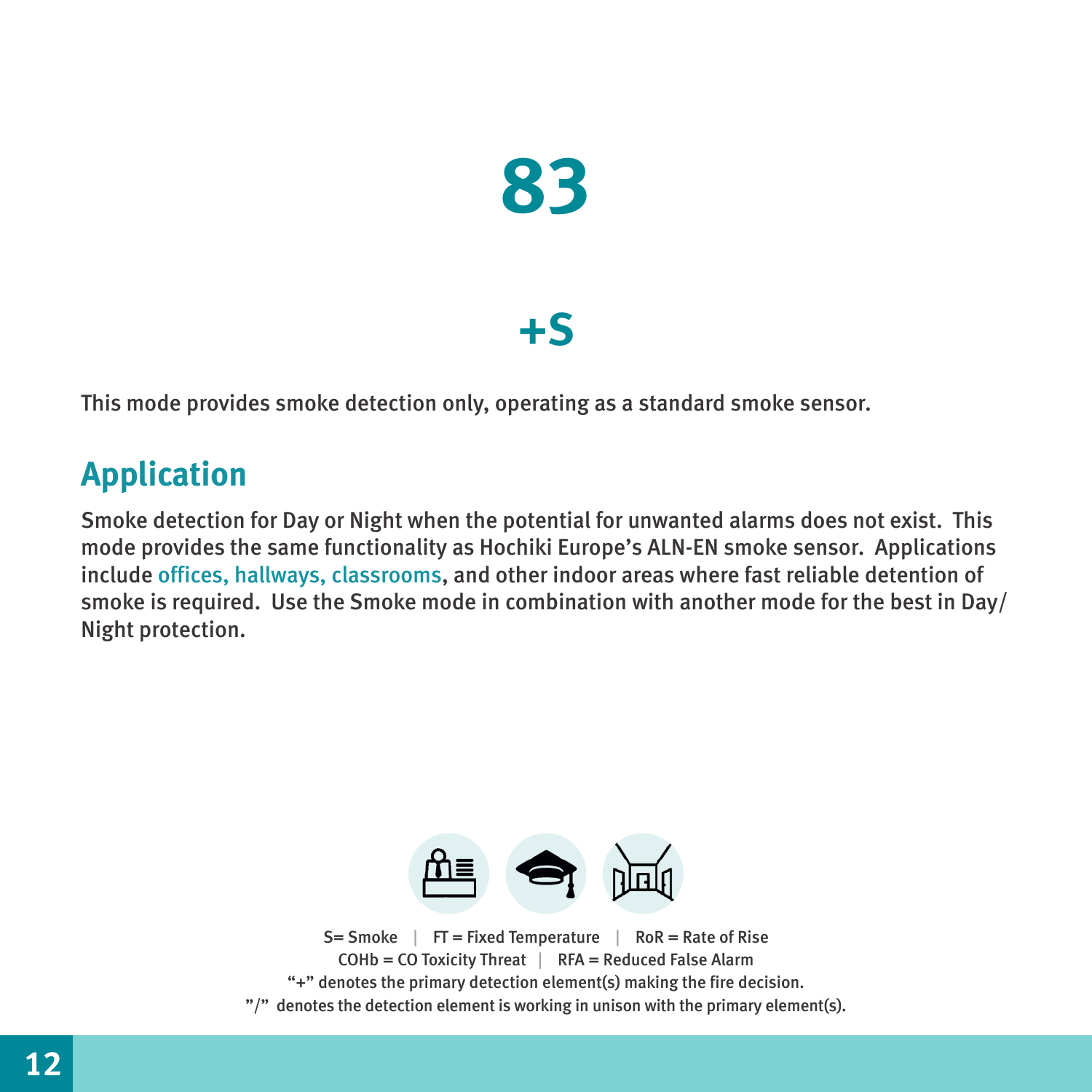# **87**

# **+FT +RoR (A1)**

In this mode either heat element is able to activate an alarm - either through a sharp rise in temperature (RoR) or after reaching a specific heat threshold (FT). The A1 EN heat classification indicates that in this mode the sensor's fixed temperature alarm threshold is set at 60 °C but that its RoR alarm will activate within a 33 °C rise above the ambient temperature.

#### **Application**

Heat detectors are used for property protection in environments where smoke detectors are not suitable. Each Class (A1, A1R, etc.) provides different alarm thresholds and performance than the others. Applications may include lift-shafts, plant rooms, boiler rooms. With six modes to choose from, choose the one that best suits the environment taking into consideration the background temperature and any likely sources of heat.

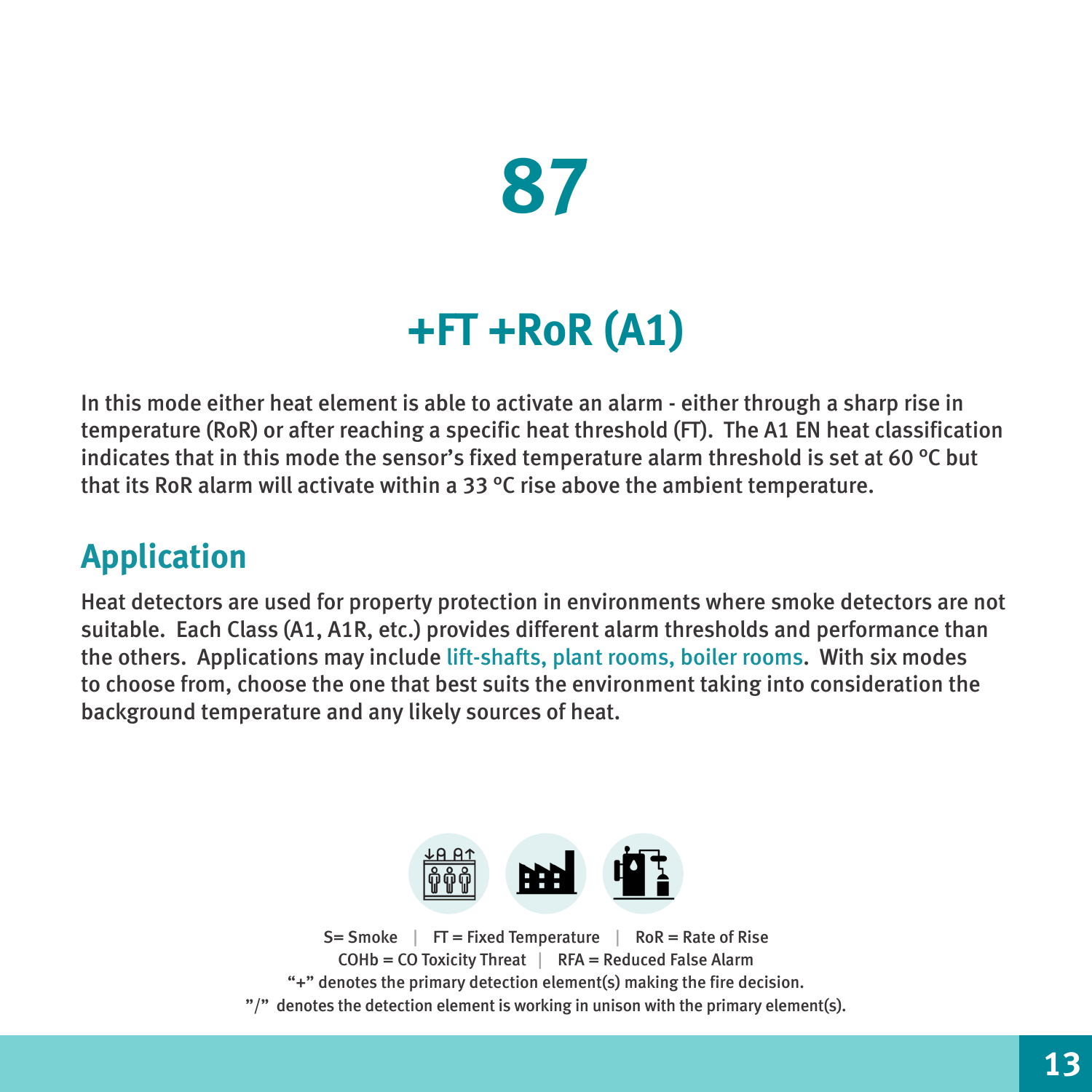

### **+FT +RoR (A1R)**

In this mode either heat element is able to activate an alarm - either through a sharp rise in temperature (RoR) or after reaching a specific heat threshold (FT). The A1R EN heat classification indicates that in this mode the sensor's fixed temperature alarm threshold is set at 60 °C but that its RoR alarm will activate within a 19 °C rise above the ambient temperature.

#### **Application**

Heat detectors are used for property protection in environments where smoke detectors are not suitable. Each Class (A1, A1R, etc.) provides different alarm thresholds and performance than the others. Applications may include lift-shafts, plant rooms, boiler rooms. With six modes to choose from, choose the one that best suits the environment taking into consideration the background temperature and any likely sources of heat.

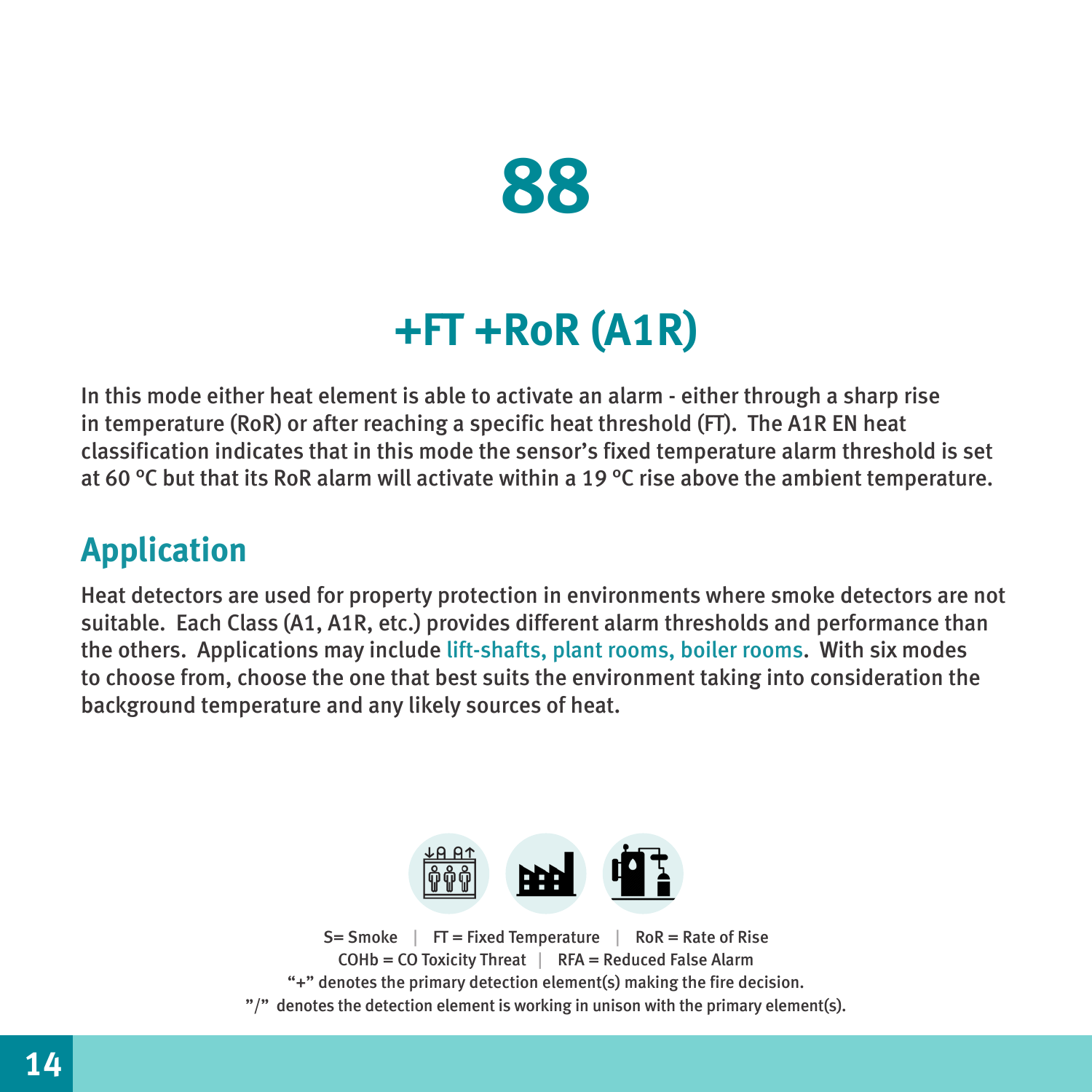

# **+FT (A1S)**

In this mode just the fixed temperature heat element is able to activate an alarm, after reaching a specific heat threshold (FT). The A1S EN heat classification indicates that in this mode the sensor's fixed temperature alarm threshold is set at 60 °C and will not respond to temperatures below 54 °C.

#### **Application**

Heat detectors are used for property protection in environments where smoke detectors are not suitable. Each Class (A1, A1R, etc.) provides different alarm thresholds and performance than the others. Applications may include lift-shafts, plant rooms, boiler rooms, and other applications. With six modes to choose from, choose the one that best suits the environment taking into consideration the background temperature and any likely sources of heat.

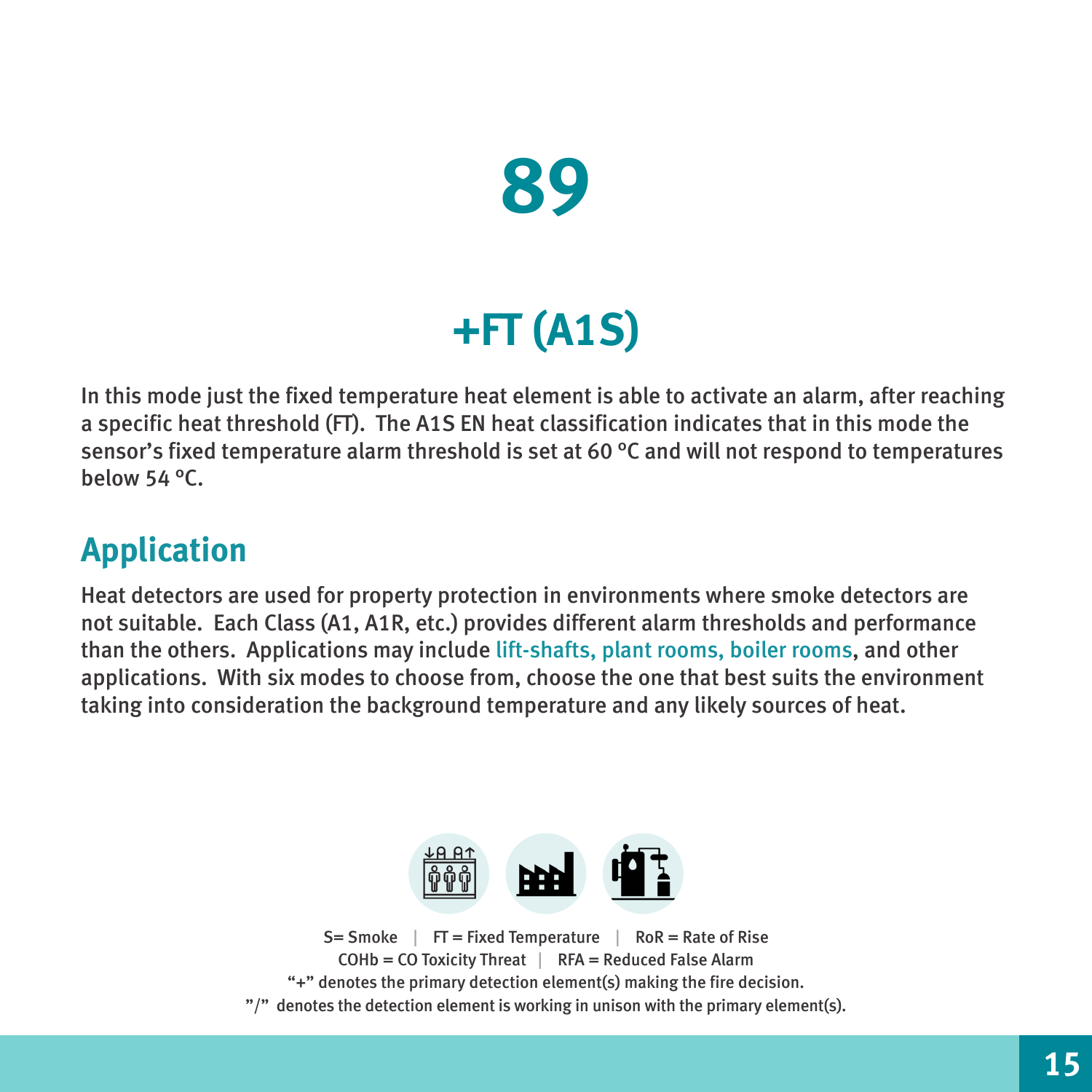

## **+FT +RoR (C)**

In this mode either heat element is able to activate an alarm - either through a sharp rise in temperature (RoR) or after reaching a specific heat threshold (FT). The C EN heat classification indicates that in this mode the sensor's fixed temperature alarm threshold is set at 88 °C but that its RoR alarm will activate within a 33 °C rise above the ambient temperature.

#### **Application**

Heat detectors are used for property protection in environments where smoke detectors are not suitable. Each Class (A1, A1R, etc.) provides different alarm thresholds and performance than the others. Applications may include lift-shafts, plant rooms, boiler rooms. With six modes to choose from, choose the one that best suits the environment taking into consideration the background temperature and any likely sources of heat.

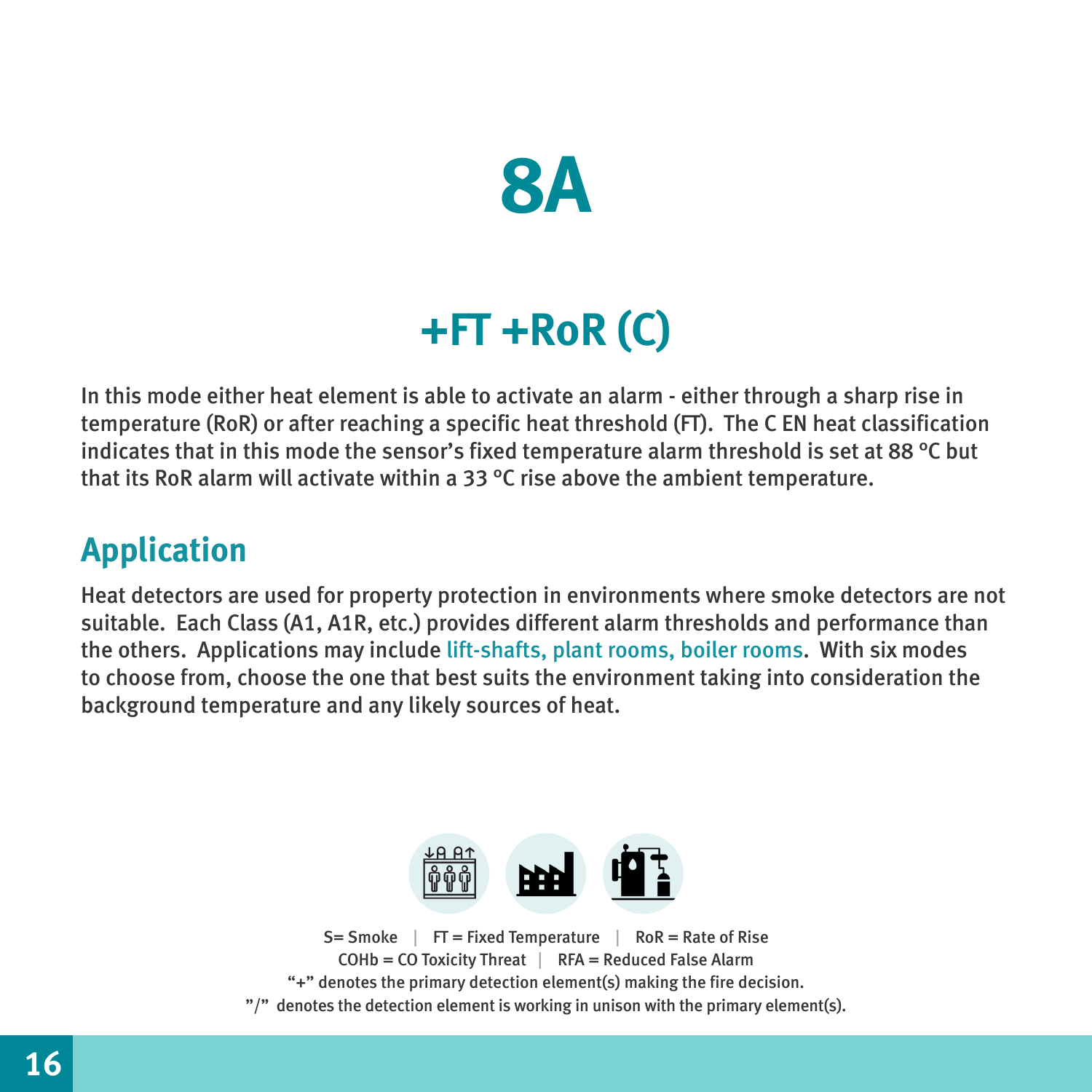

## **+FT +RoR (CR)**

In this mode either heat element is able to activate an alarm - either through a sharp rise in temperature (RoR) or after reaching a specific heat threshold (FT). The CR EN heat classification indicates that in this mode the sensor's fixed temperature alarm threshold is set at 88 °C but that its RoR alarm will activate within a 21 °C rise above the ambient temperature.

#### **Application**

Heat detectors are used for property protection in environments where smoke detectors are not suitable. Each Class (A1, A1R, etc.) provides different alarm thresholds and performance than the others. Applications may include lift-shafts, plant rooms, boiler rooms. With six modes to choose from, choose the one that best suits the environment taking into consideration the background temperature and any likely sources of heat.

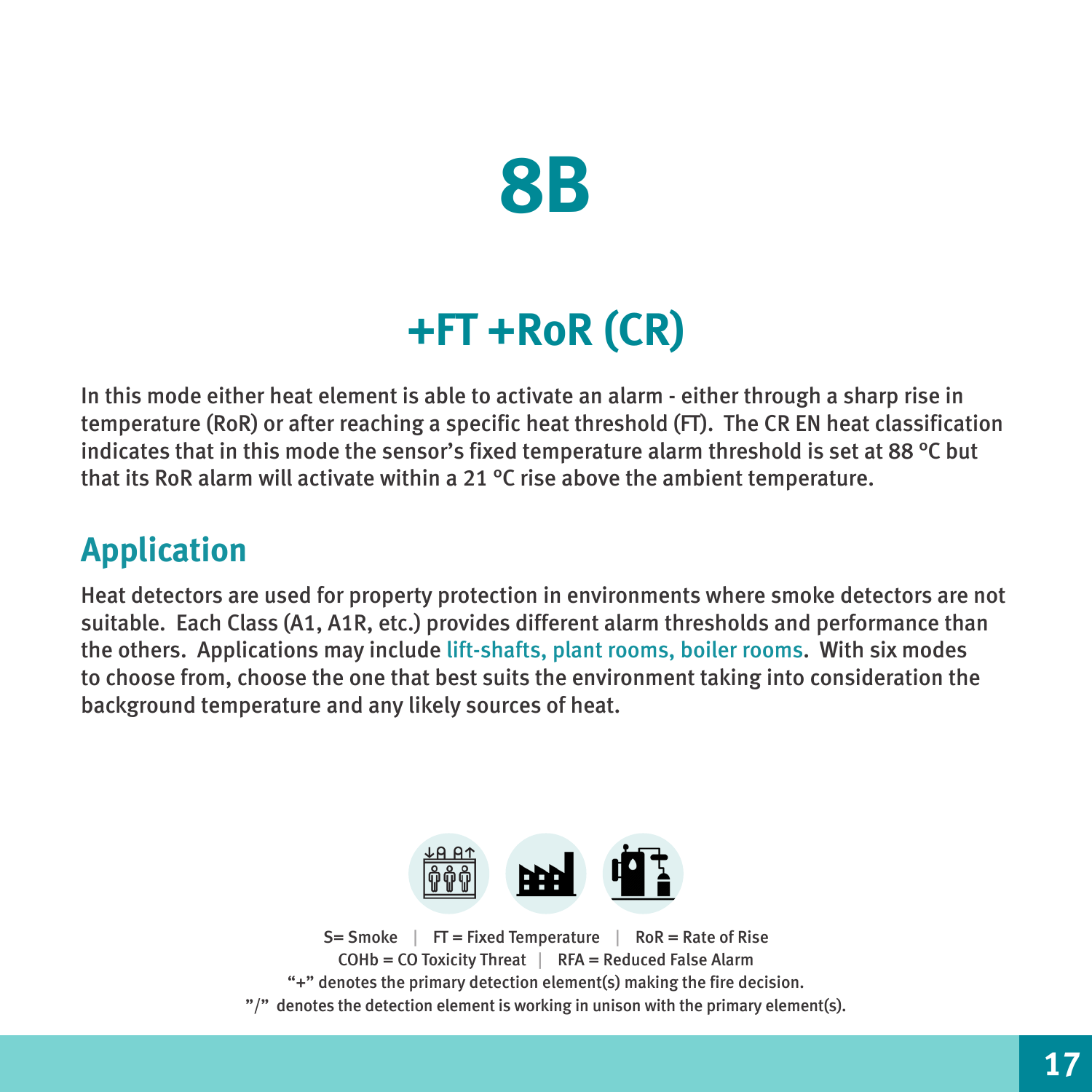

# **+FT (CS)**

In this mode just the fixed temperature heat element is able to activate an alarm, after reaching a specific heat threshold (FT). The CS EN heat classification indicates that in this mode the sensor's fixed temperature alarm threshold is set at 88 ° and will not respond to temperatures below 84 °C.

#### **Application**

Heat detectors are used for property protection in environments where smoke detectors are not suitable. Each Class (A1, A1R, etc.) provides different alarm thresholds and performance than the others. Applications may include lift-shafts, plant rooms, boiler rooms. With six modes to choose from, choose the one that best suits the environment taking into consideration the background temperature and any likely sources of heat.

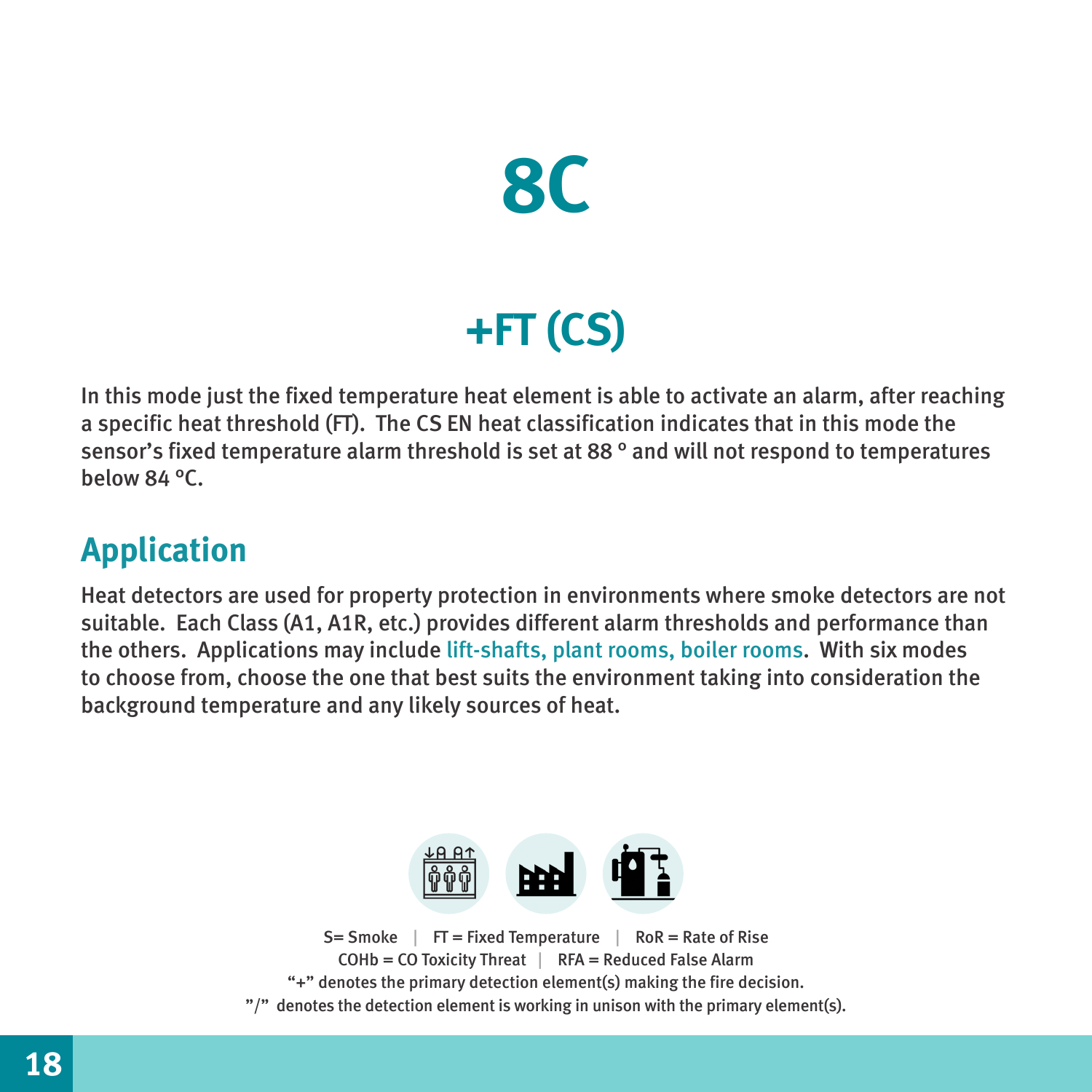

### **+S +FT +RoR +CO +COHb**

This mode provides smoke detection, fixed temperature heat detection, rate-of-rise heat detection, CO detection and a COHb toxicity threat alarm. Each detection element within the sensor is active, operating independently and is capable of creating an alarm event.

#### **Application**

Complete detection is provided by this mode as it combines smoke, heat, and CO detection in one sensor. Applications include sleeping rooms, classrooms, day care centres, hospital patient rooms, laboratories, and so on. The COHb toxicity threat function will indicate a life-threatening concentration of CO that requires urgent action and should be used in environments populated by those most vulnerable to CO poisoning, i.e. the very young and the very old.



"/" denotes the detection element is working in unison with the primary element(s).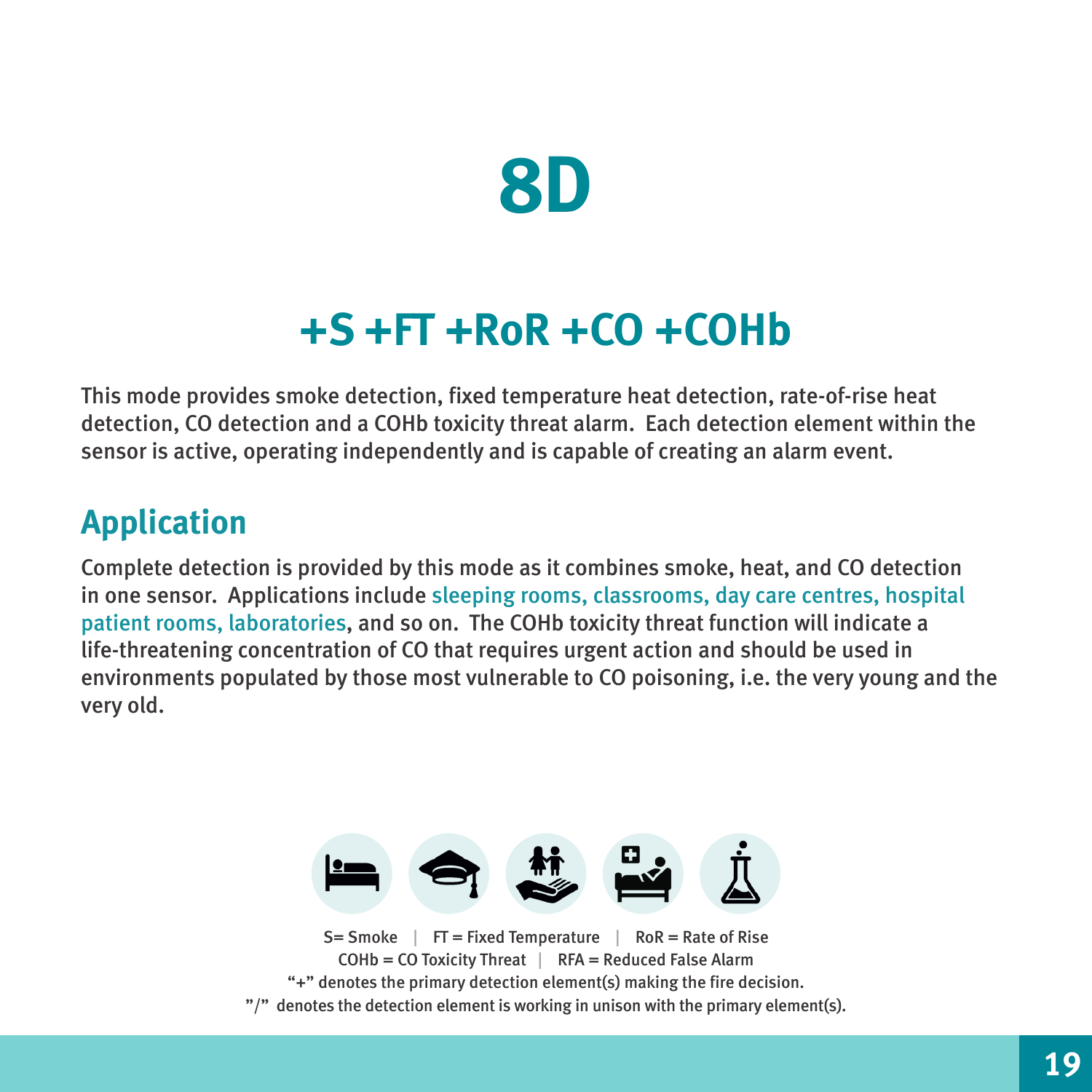

### **+S/FT +COHb +RFA**

This mode provides a multi-sensor operation using the smoke chamber as the primary detection element, supplemented and enhanced by the heat element. This mode also provides independent operation of the CO element to monitor for COHb toxicity threat.

#### **Application**

An excellent choice for sleeping rooms, classrooms, day care centres, and other similar locations where the possibility of unwanted alarms exists due to smoke, dust, or steam. COHb toxicity threat detection provides protection from CO poisoning based on time and concentration of invisible, yet toxic, CO gas.

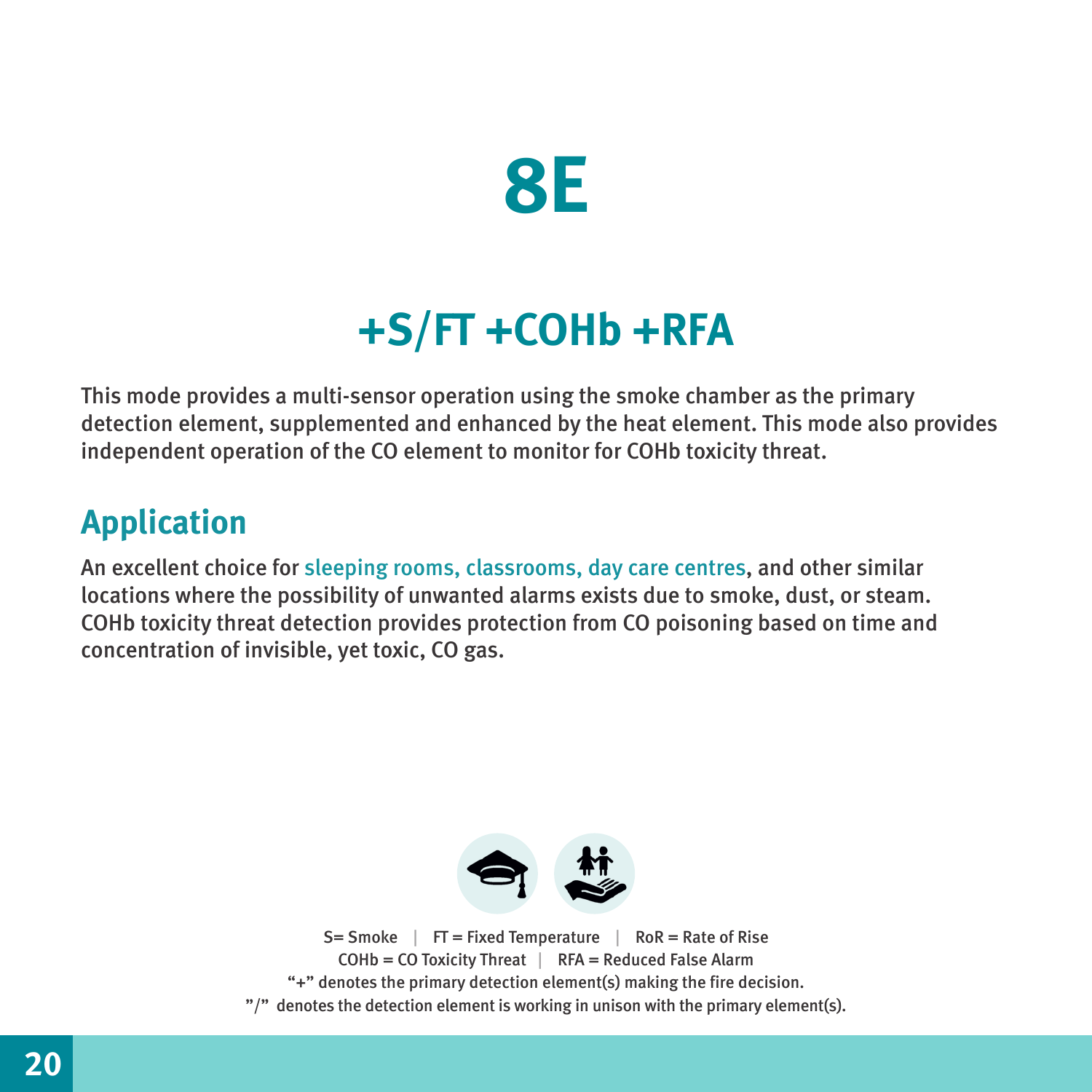

### **+S +COHb**

This mode provides independent operation of the smoke chamber and the CO element monitoring for COHb toxicity threat.

#### **Application**

A smoke-only mode with the COHb toxicity threat detection mode included. Hochiki's RFA Reduce False Alarm feature is also applied in this mode. Excellent for rooms where smoke and potential life-threatening CO detection are needed such as hotel rooms, classrooms, sleeping rooms, hotel hallways, car parks, and so on.



- "+" denotes the primary detection element(s) making the fire decision.
- "/" denotes the detection element is working in unison with the primary element(s).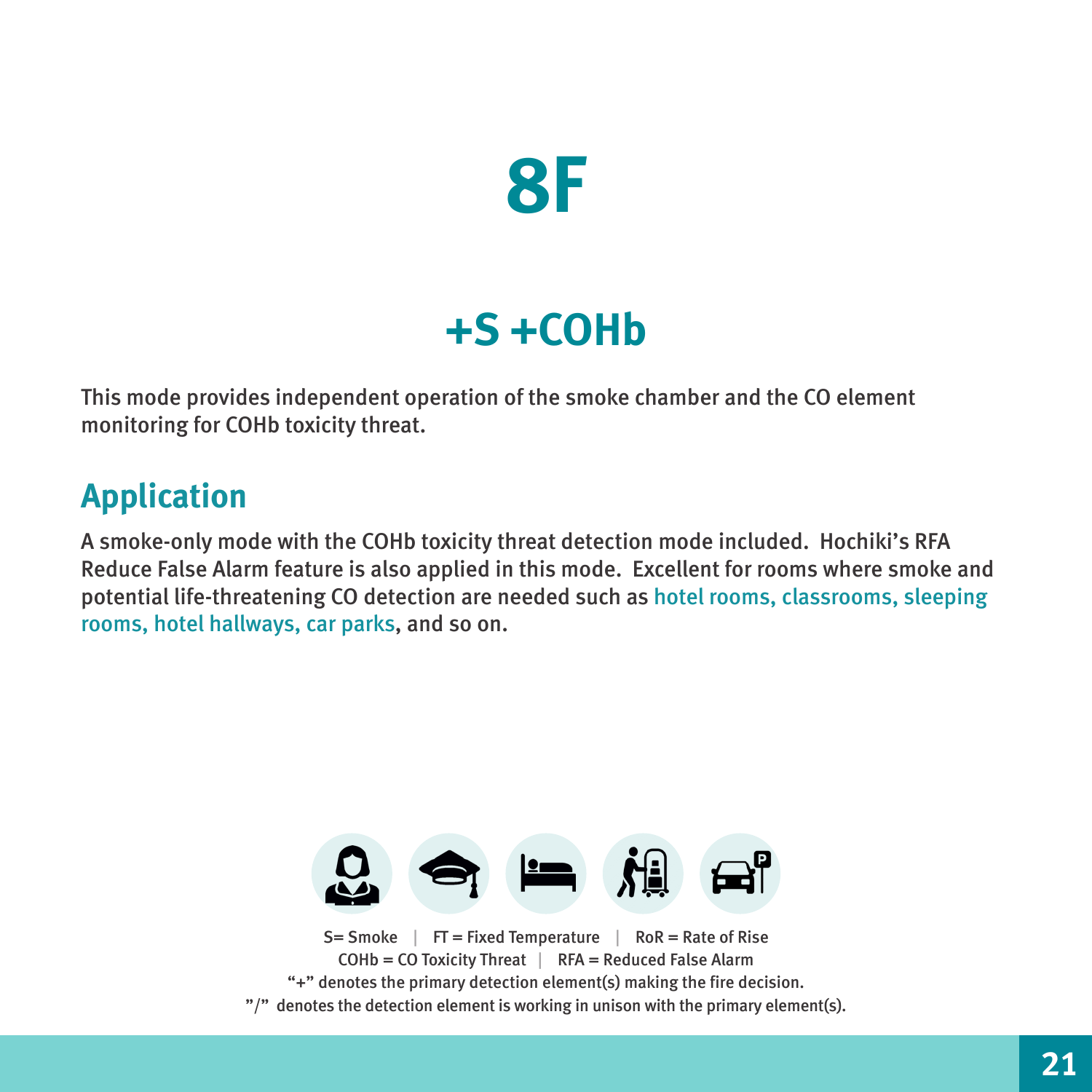

### **+FT +RoR (A1) +COHb**

In this mode either heat element is able to activate an alarm - either through a sharp rise in temperature (RoR) or after reaching a specific heat threshold (FT). The A1 EN heat classification indicates that in this mode the sensor's fixed temperature alarm threshold is set at 60 °C but that its RoR alarm will activate within a 33 °C rise above the ambient temperature. The CO element is also monitoring for COHb toxicity threat, i.e. CO concentration over time.

#### **Application**

Heat detectors with the COHb toxicity threat detection mode are used for property protection in environments where smoke detectors are not suitable. Each Class (A1, A1R, etc.) provides different alarm thresholds and performance than the others. Applications may include elevator hoist-ways, mechanical rooms, boiler rooms. With six modes to choose from, choose the one that hest suits the environment and use.

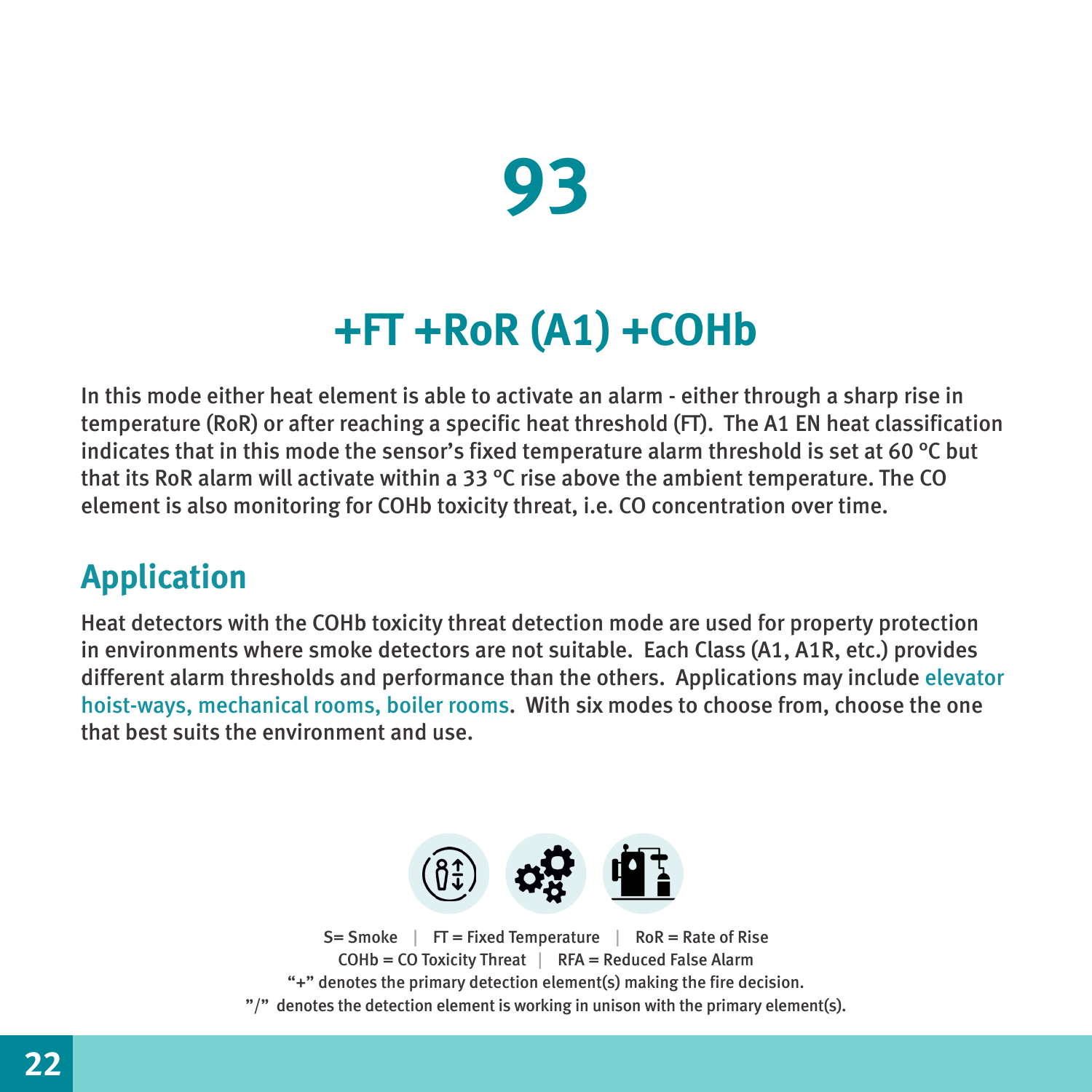

### **+FT +RoR (A1R) +COHb**

In this mode either heat element is able to activate an alarm - either through a sharp rise in temperature (RoR) or after reaching a specific heat threshold (FT). The A1R EN heat classification indicates that in this mode the sensor's fixed temperature alarm threshold is set at 60 °C but that its RoR alarm will activate within a 19 °C rise above the ambient temperature. The CO element is also monitoring for COHb toxicity threat, i.e. CO concentration over time.

#### **Application**

Heat detectors with the COHb toxicity threat detection mode are used for property protection in environments where smoke detectors are not suitable. Each Class (A1, A1R, etc.) provides different alarm thresholds and performance than the others. Applications may include elevator hoist-ways, mechanical rooms, boiler rooms, and other applications. With six modes to choose from, choose the one that best suits the environment and use.

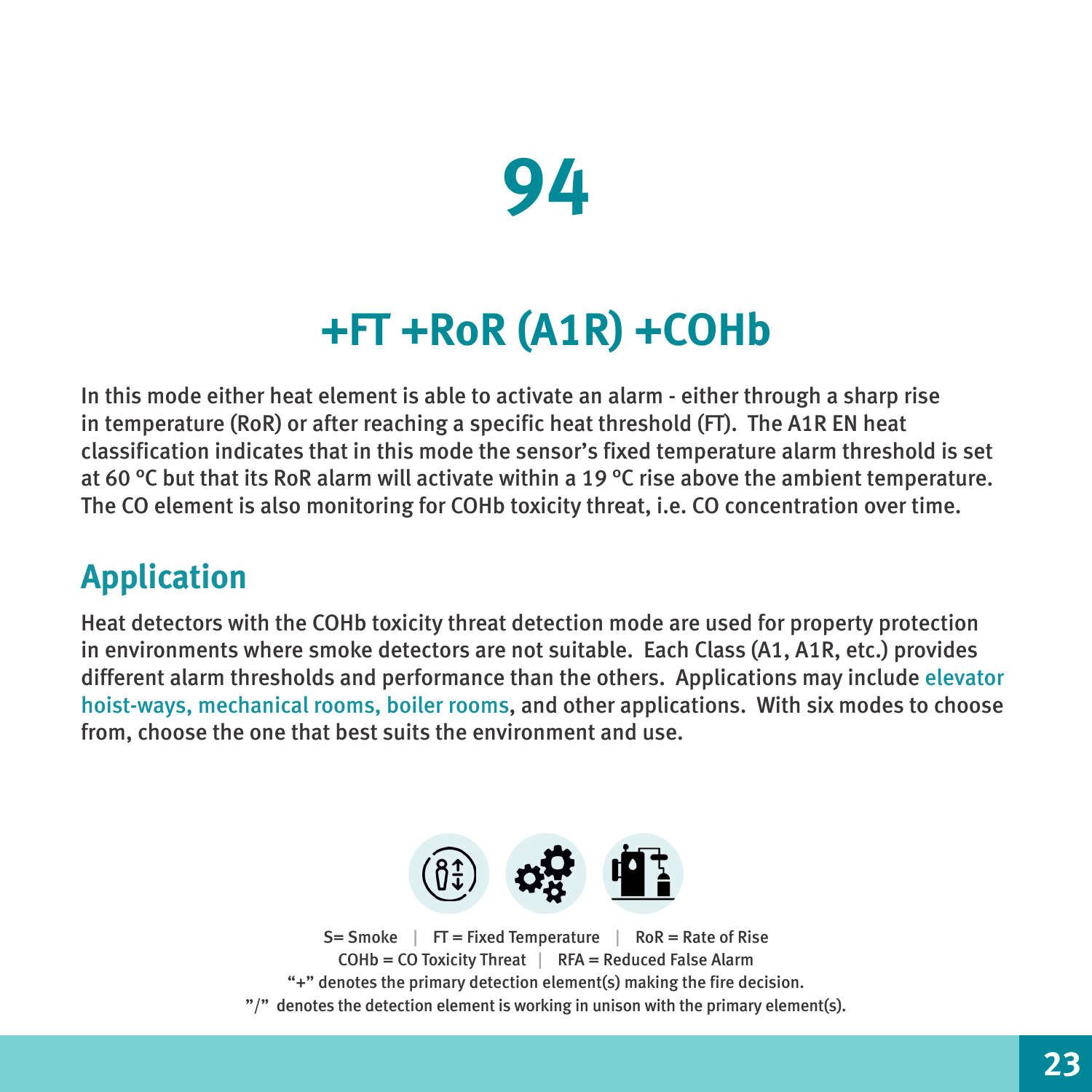

# **+FT (A1S) +COHb**

In this mode just the fixed temperature heat element is able to activate an alarm, after reaching a specific heat threshold (FT). The A1S EN heat classification indicates that in this mode the sensor's fixed temperature alarm threshold is set at 60 °C and will not respond to temperatures below 54 °C. The CO element is also monitoring for COHb toxicity threat, i.e. CO concentration over time.

#### **Application**

Heat detectors with the COHb toxicity threat detection mode are used for property protection in environments where smoke detectors are not suitable. Each Class (A1, A1R, etc.) provides different alarm thresholds and performance than the others. Applications may include elevator hoist-ways, mechanical rooms, boiler rooms. With six modes to choose from, choose the one that hest suits the environment and use.

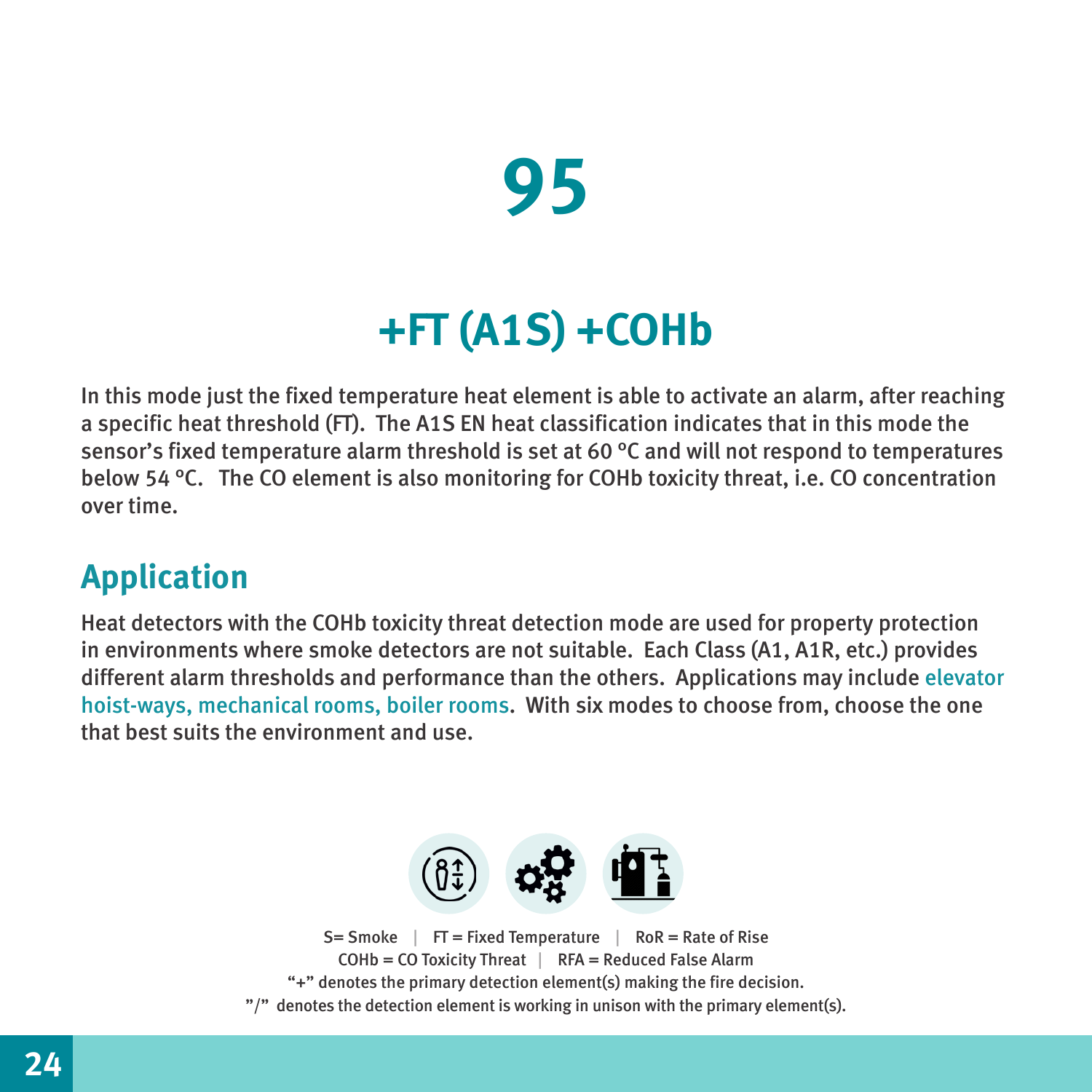

### **+FT +RoR (C) +COHb**

In this mode either heat element is able to activate an alarm - either through a sharp rise in temperature (RoR) or after reaching a specific heat threshold (FT). The C EN heat classification indicates that in this mode the sensor's fixed temperature alarm threshold is set at 88 °C but that its RoR alarm will activate within a 33 °C rise above the ambient temperature. The CO element is also monitoring for COHb toxicity threat, i.e. CO concentration over time.

#### **Application**

Heat detectors with the COHb toxicity threat detection mode are used for property protection in environments where smoke detectors are not suitable. Each Class (A1, A1R, etc.) provides different alarm thresholds and performance than the others. Applications may include elevator hoist-ways, mechanical rooms, boiler rooms. With six modes to choose from, choose the one that best suits the environment and use.

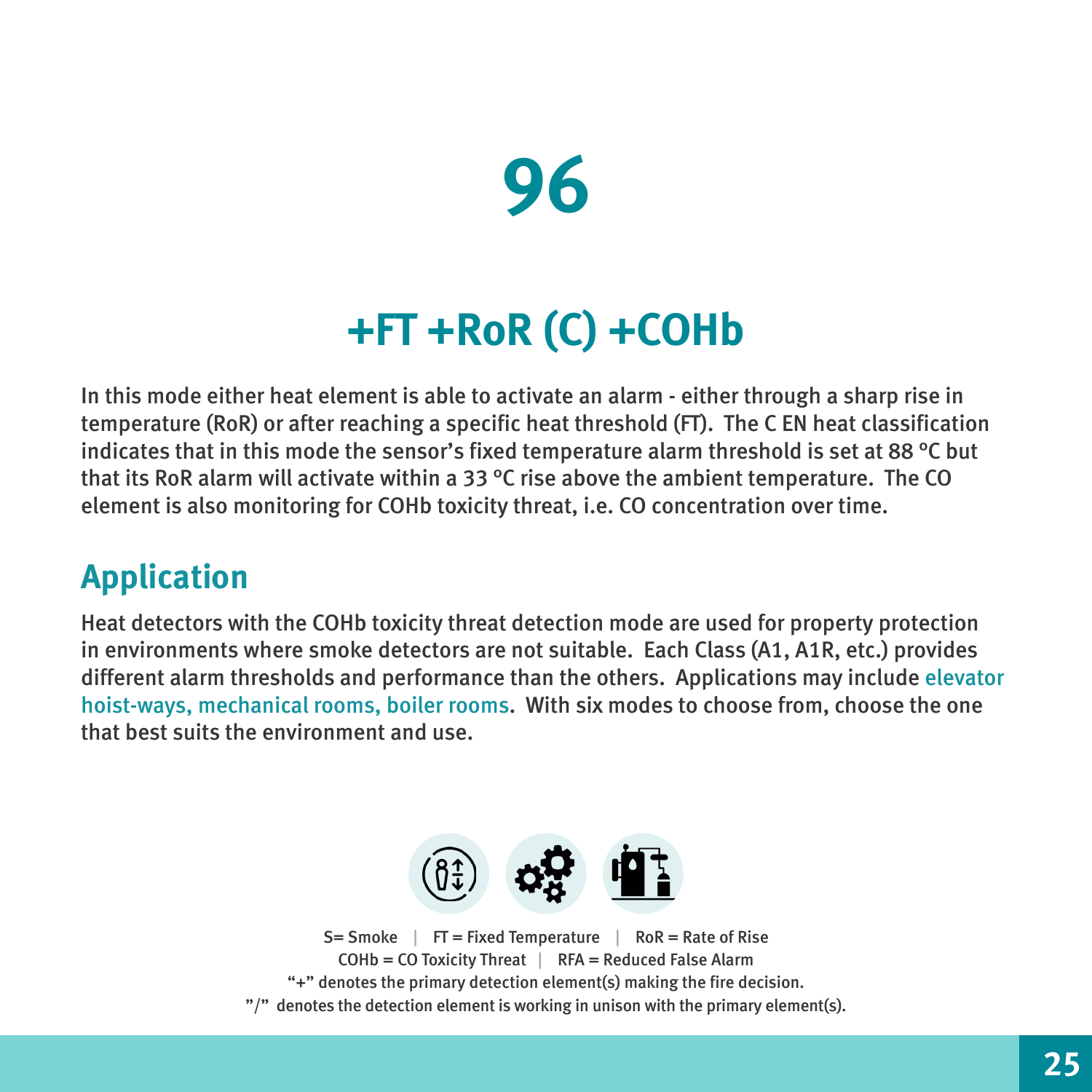# **97**

## **+FT +RoR (CR) +COHb**

In this mode either heat element is able to activate an alarm - either through a sharp rise in temperature (RoR) or after reaching a specific heat threshold (FT). The CR EN heat classification indicates that in this mode the sensor's fixed temperature alarm threshold is set at 88 °C but that its RoR alarm will activate within a 21 °C rise above the ambient temperature. The CO element is also monitoring for COHb toxicity threat, i.e. CO concentration over time.

#### **Application**

Heat detectors with the COHb toxicity threat detection mode are used for property protection in environments where smoke detectors are not suitable. Each Class (A1, A1R, etc.) provides different alarm thresholds and performance than the others. Applications may include elevator hoist-ways, mechanical rooms, boiler rooms. With six modes to choose from, choose the one that hest suits the environment and use.

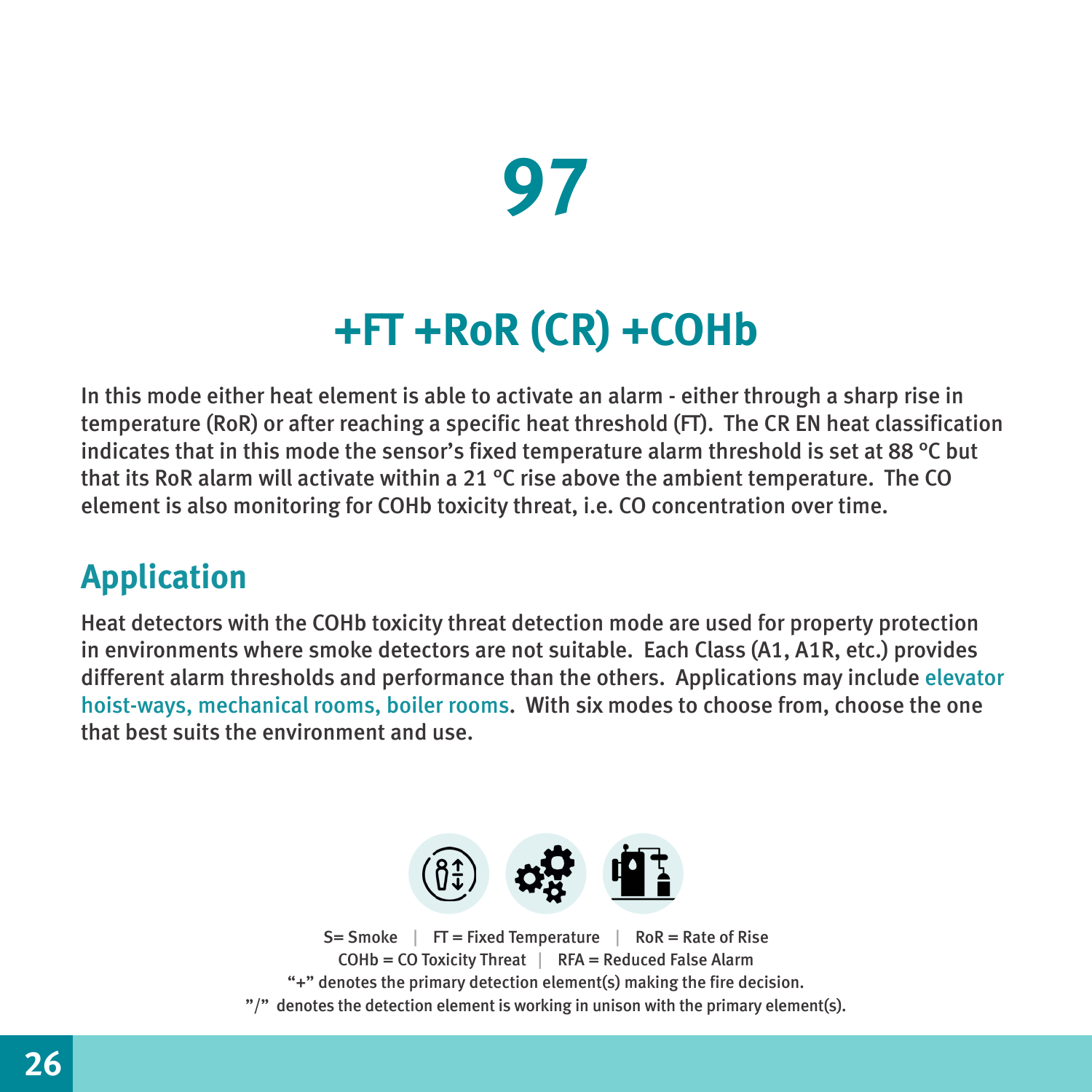

# **+FT (CS) +COHb**

In this mode just the fixed temperature heat element is able to activate an alarm, after reaching a specific heat threshold (FT). The CS EN heat classification indicates that in this mode the sensor's fixed temperature alarm threshold is set at 88 ° and will not respond to temperatures below 84 °C. The CO element is also monitoring for COHb toxicity threat, i.e. CO concentration over time.

#### **Application**

Heat detectors with the COHb toxicity threat detection mode are used for property protection in environments where smoke detectors are not suitable. Each Class (A1, A1R, etc.) provides different alarm thresholds and performance than the others. Applications may include elevator hoist-ways, mechanical rooms, boiler rooms. With six modes to choose from, choose the one that best suits the environment and use.

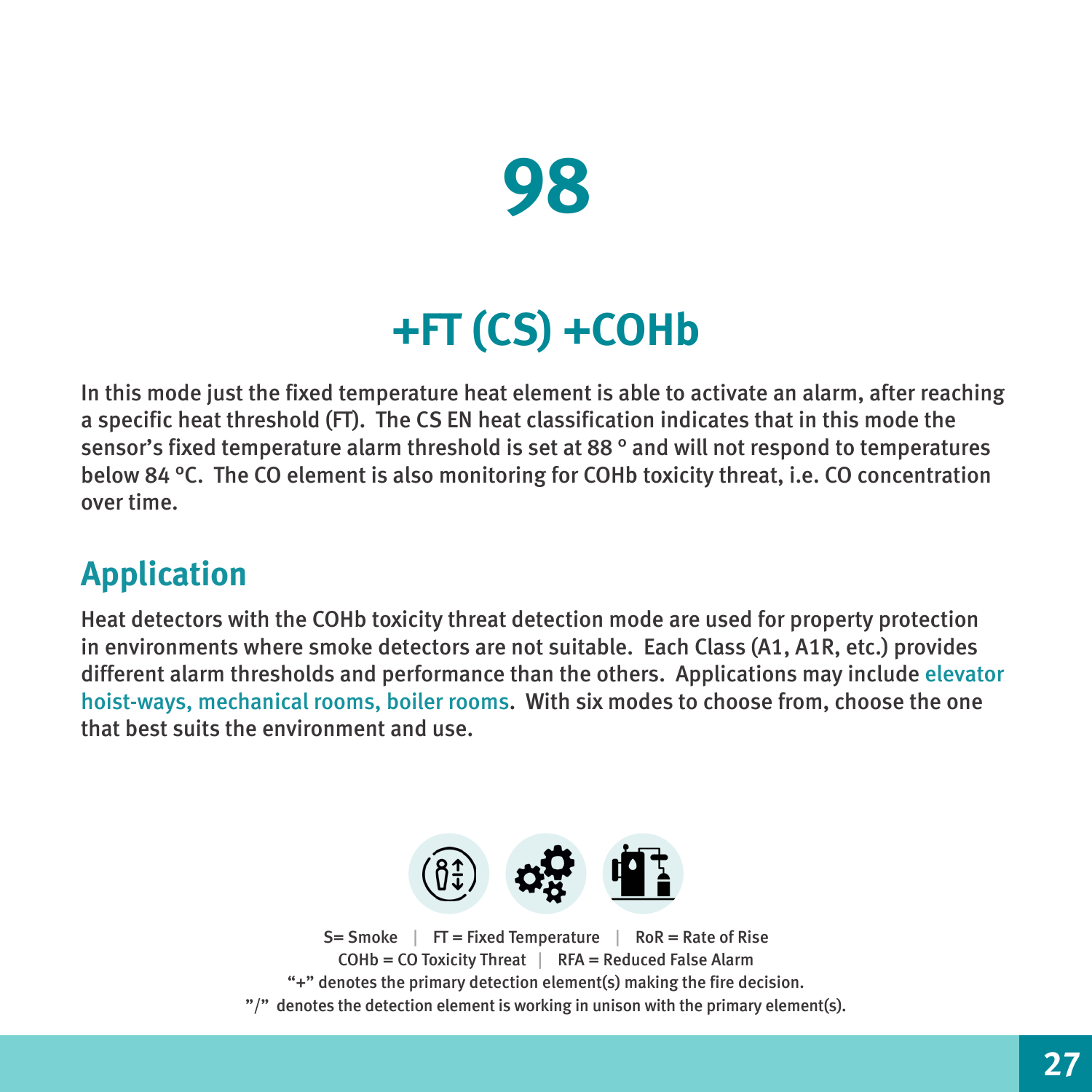

# **+S/H/CO +S +FT +RoR +CO/COHb**

In this mode, the sensor operates as a true multi-sensor, in that all three of the sensing elements are working in combination as well as separately in contributing to the fire decision. The heat and CO elements are also working in combination and independently to activate an alarm condition. The CO element is also monitoring for COHb toxicity threat, i.e. CO concentration over time.

#### **Application**

With all detection options and combinations active in making the fire decision in conjunction with the Reduced False Alarm (RFA) feature, this mode will provide you with an outstanding opportunity to detect any fire event while ignoring transient smoke, dust, or steam that would otherwise result in an unwanted alarm. Applications include apartments/dormitories, sleeping rooms, day care centres, hospital rooms and common areas, classrooms, and many more.



 $S=$  Smoke | FT = Fixed Temperature | RoR = Rate of Rise  $COHb = CO$  Toxicity Threat  $\parallel$  RFA = Reduced False Alarm "+" denotes the primary detection element(s) making the fire decision. "/" denotes the detection element is working in unison with the primary element(s).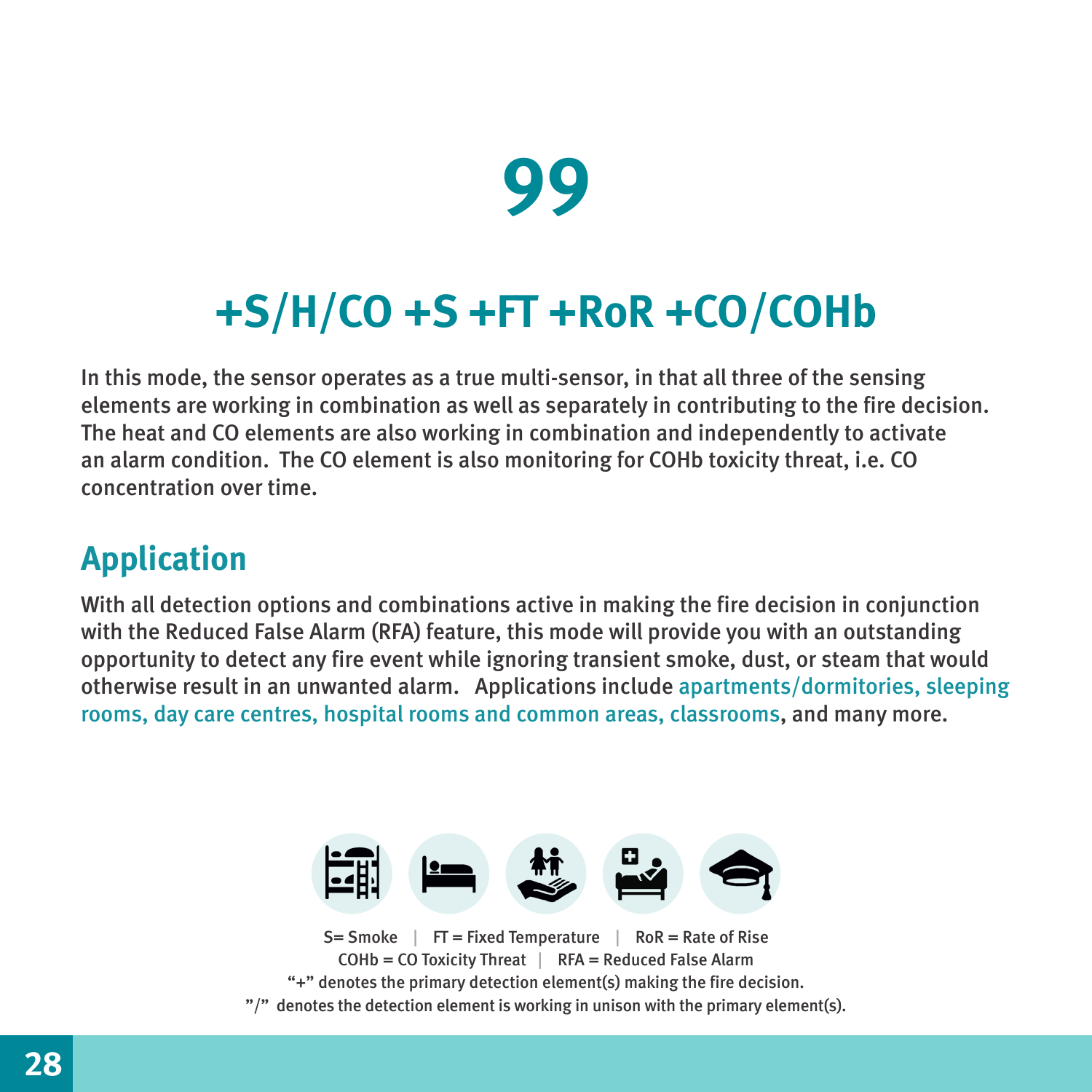

### **+COHb**

This mode provides the COHb toxicity threat detection only, intended for the specific detection of a CO poisoning condition, i.e. life-threatening CO concentration over time.

#### **Application**

This mode is intended for use in sleeping areas, hotel rooms, day care centres, hospital patient rooms, etc. where the early warning of the toxicity threat from high and long exposure to CO gas is required to protect life.



COHb = CO Toxicity Threat | RFA = Reduced False Alarm "+" denotes the primary detection element(s) making the fire decision. "/" denotes the detection element is working in unison with the primary element(s).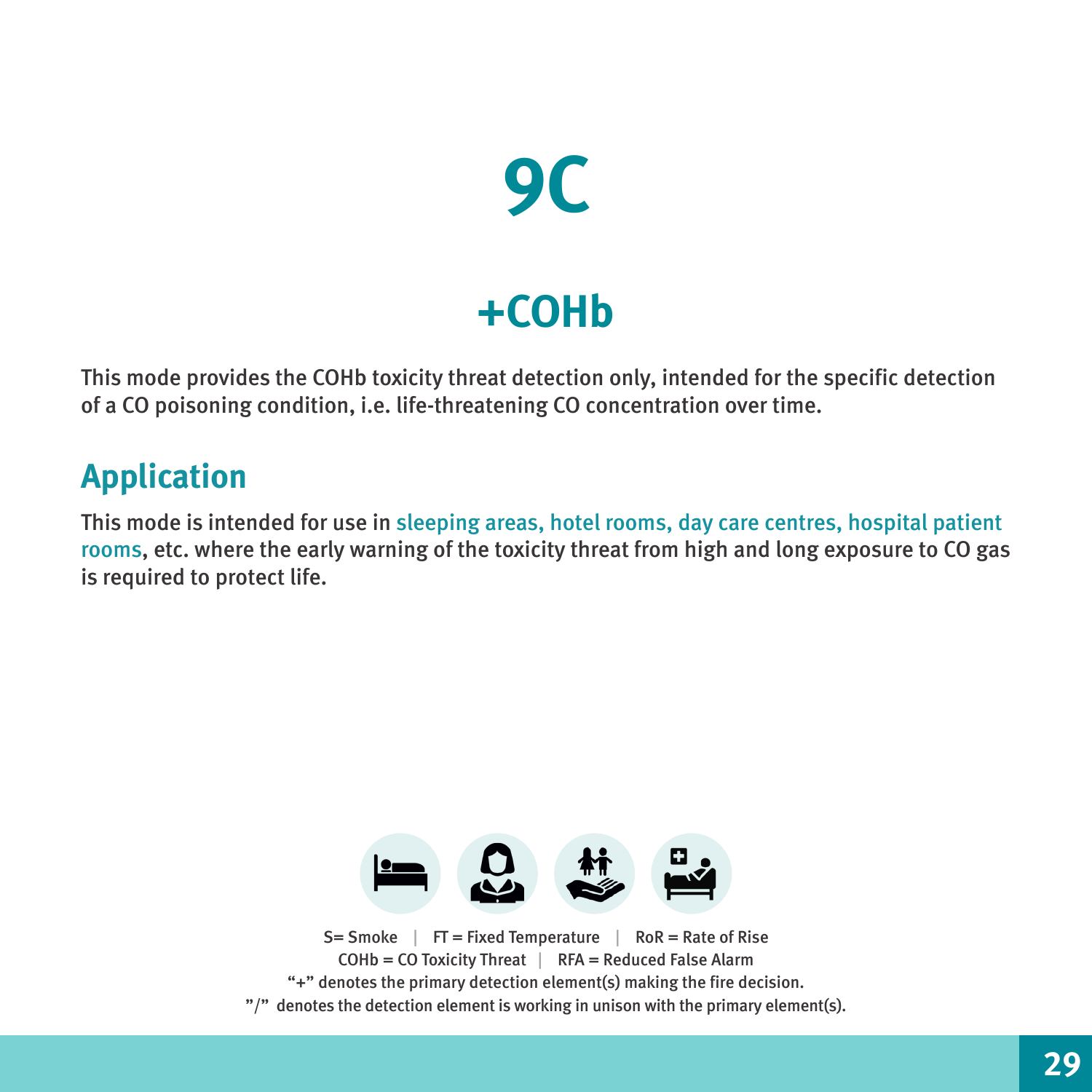

### **+CO**

This mode provides detection of CO, either released during the early stages of a smouldering fire, or from other methods. It utilises just the CO sensing element to make the fire decision based on an increase of CO level.

#### **Application**

This mode is used for special applications where CO must be measured and an alarm indicated when a certain ppm concentration is reached. Applications include car parks, boiler rooms, generator rooms, and any other location where CO may be generated present.

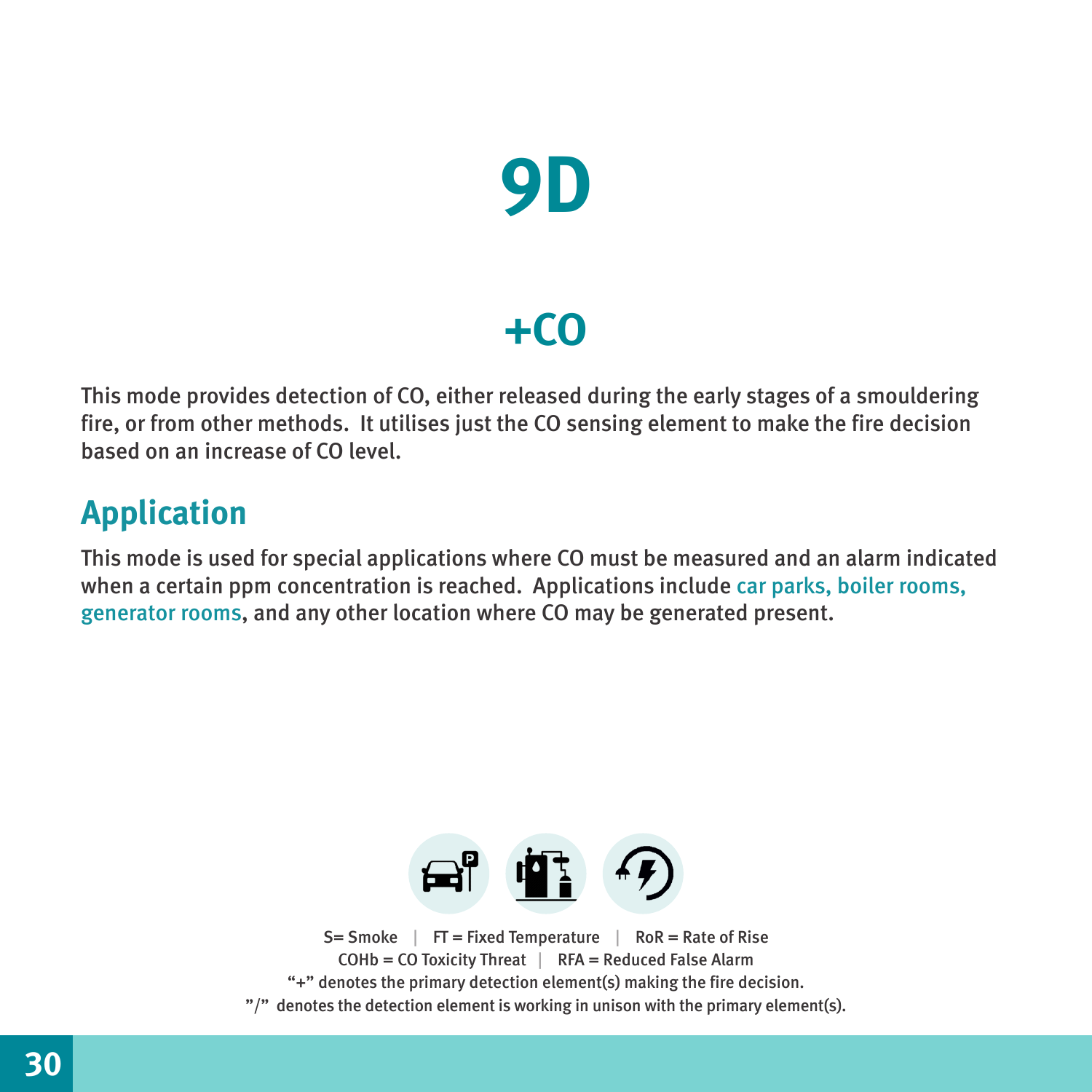

**For more information please visit: www.hochikieurope.com/acd**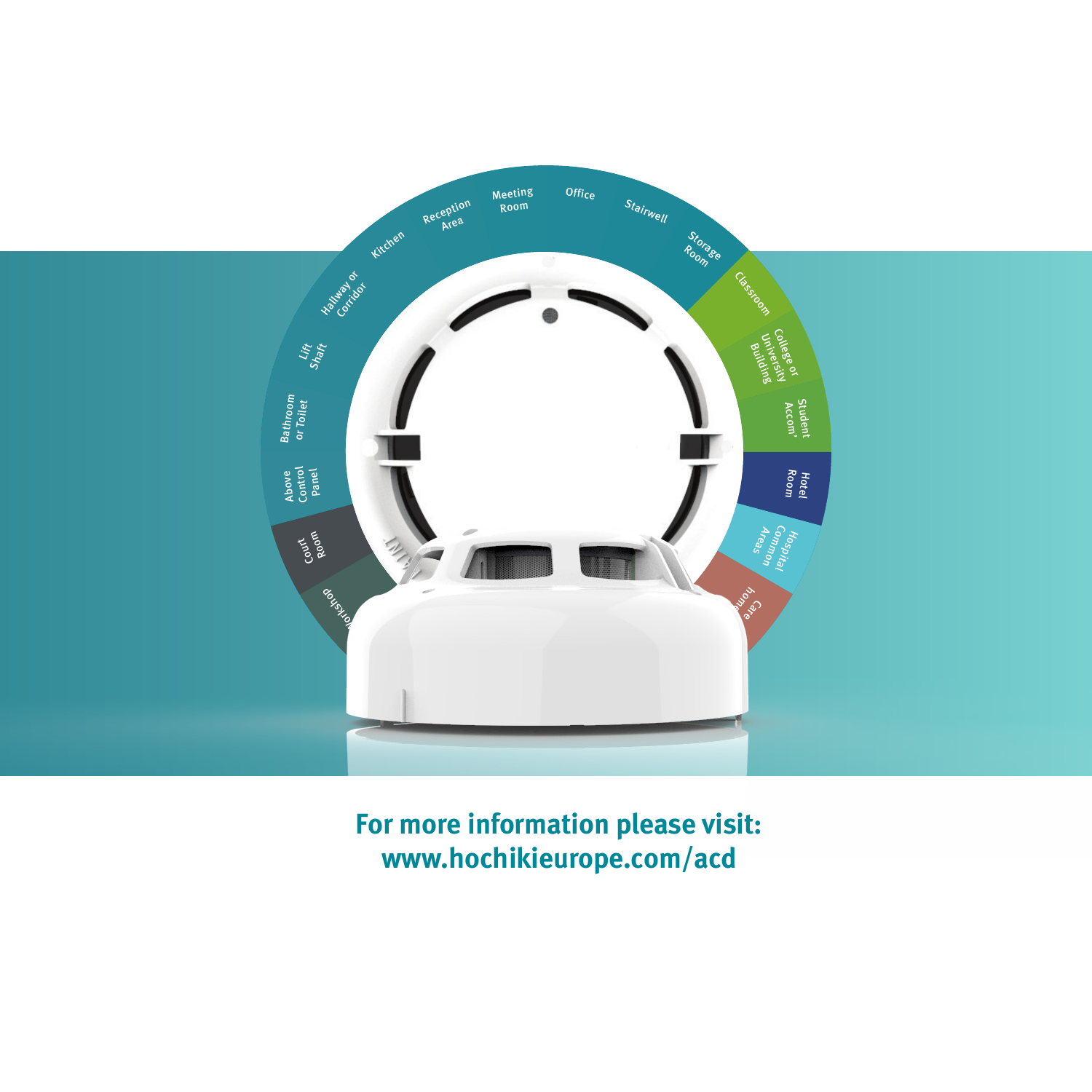